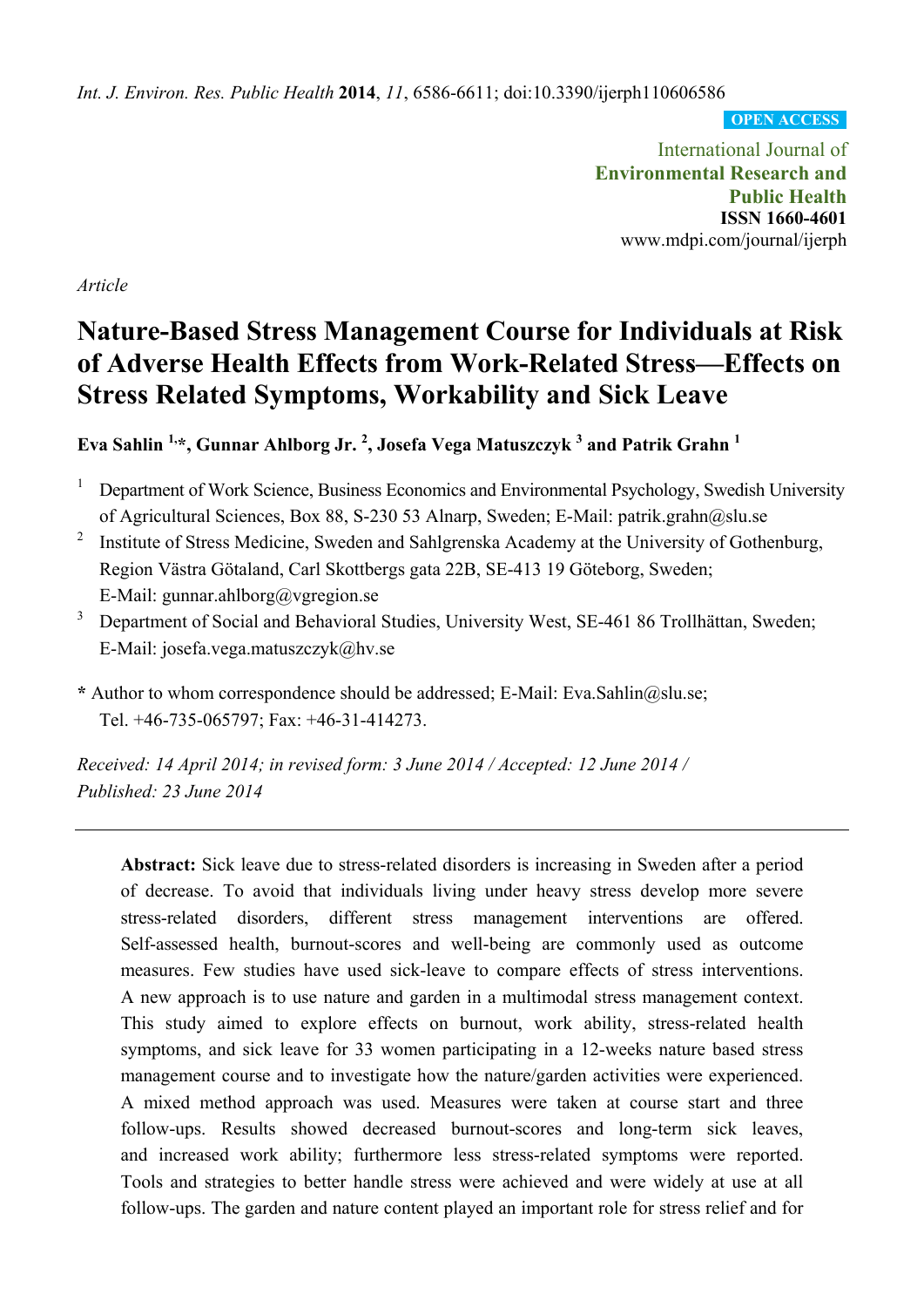using garden activities and natural environments in a stress management intervention.

**Keywords:** nature-based therapy; garden activities; sleep quality; burnout; exhaustion disorder

# **1. Introduction**

In the 1990s the Swedish labor market underwent substantial changes, resulting in smaller organizations, staff reductions and reorganizations. This is considered one of the main reasons for the dramatic increase during the early 21st century in sick leave due to stress-related mental disorders such as depression, anxiety, and burnout/exhaustion [1,2].The increase in sick leave due to stress-related disorders at the beginning of the millennium had declined somewhat but is now increasing again, according to a recent report from the Swedish Social Insurance Agency [3]. Before 2011, musculoskeletal diagnoses were the most prevalent reasons for sickness benefit. But since then, mental disorders have become the most frequent diagnoses among women (25% of sick-leave spells) and are predicted to most likely have significant impact on work ability, absenteeism and sick leave for a long time. Adjustment disorder and reaction to severe stress (ICD code F43; about 40%) and depressive episodes (ICD code F32; approximately 30%) are dominant. Exhaustion disorder (ED, ICD-10 code F43) a new diagnosis that has been adopted by the Swedish National Board of Health and Welfare [4], is characterized by mental and physical exhaustion after a long period of obvious stress exposure, accompanied by symptoms such as sleep problems, depressed mood, somatic problems, lack of energy and decrease in cognitive abilities [5]. This leads to a gradual decrease in performance and quality of life, and rehabilitation as well as return to work takes a long time.

Mental illnesses are also more likely to result in long-term sick-leave compared to other diagnoses and are still, together with musculoskeletal disorders, the diagnoses that most frequently lead to disability pension [6]. The sources of stress are often to be found in increased demands, time pressure and worries connected to work, as well as to stressors in one's private life, and are of prolonged character [7]. Effects of occupational stress can be absenteeism at the workplace and reduced work performance, connections reported in several studies [6,8,9].

To help keep individuals living under heavy stress from developing more severe stress-related disorders, different stress management interventions are offered by, e.g., occupational health services, public health care, and private health centers. Such interventions can be initiated by the employer, the health care provider or the individual him-/herself.

## *1.1. Stress-related Symptoms*

Mental symptoms of burnout, cognitive problems, depression, and anxiety are associated with stress load [5], and somatic symptoms are prevalent effects of prolonged stress. In a meta-analysis of 79 studies [10], the relation between occupational stressors and physical symptoms (gastrointestinal problems, sleep disturbances, dizziness, fatigue, eye strain, headache, appetite and musculoskeletal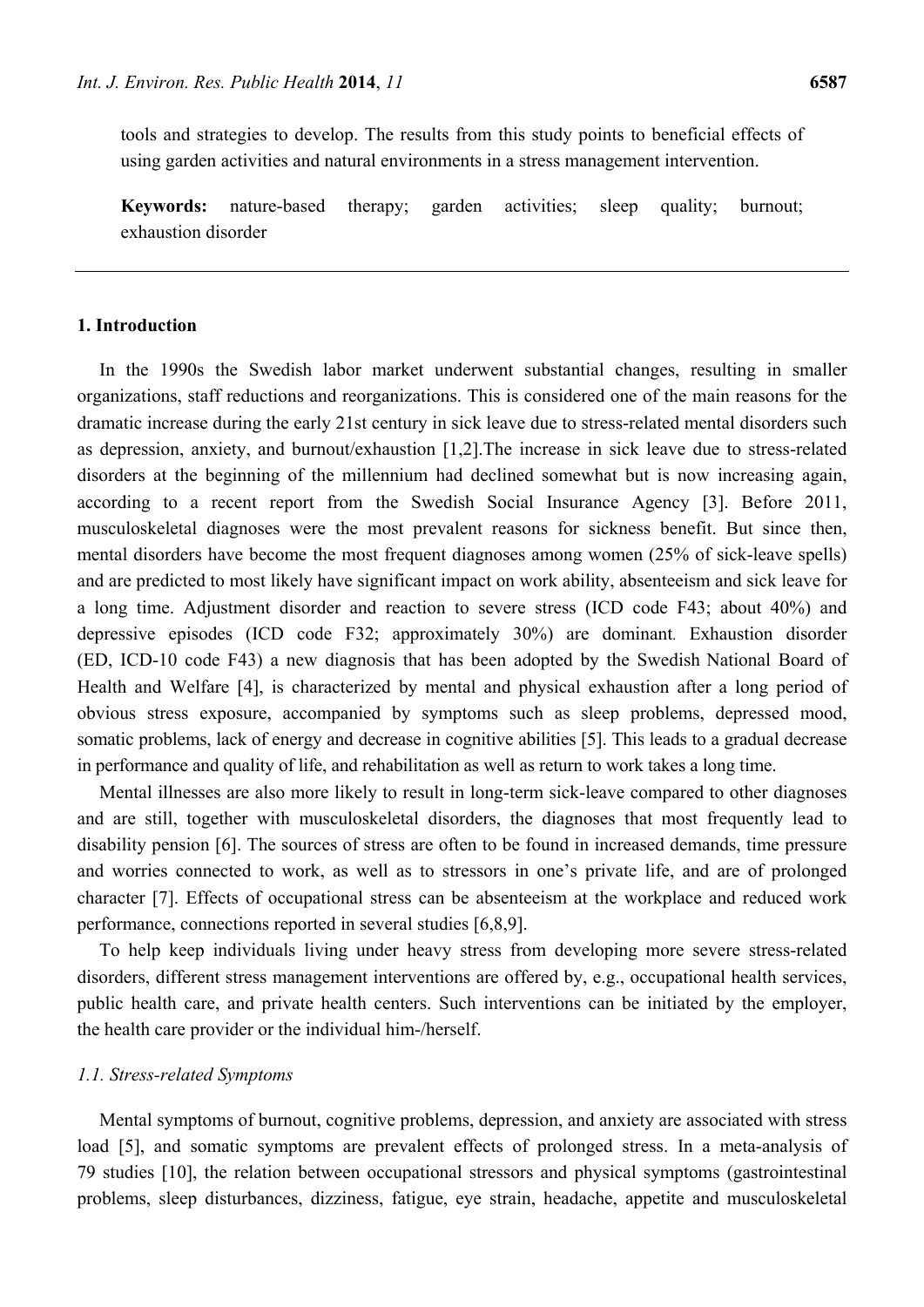pain) were investigated. All symptoms were found to have connections to job stressors, gastrointestinal problems and sleep disturbances more than the others. Long-term stress exposure is often associated with lack of recovery and disturbed sleep [11] and, in addition to physical illness, can also lead to mental ill health such as burnout [12], ED [8], depression and/or anxiety [5].

#### *1.2. Stress Management Interventions*

A great many studies have investigated the effectiveness of different stress-management interventions. Results from a meta-analysis [13] indicate that stress management courses in the surveyed studies were effective, but varied in effectiveness depending on the content of the intervention. The types of intervention studied were: organizational, cognitive-behavioral, relaxation, and multimodal. Results from follow-ups were not included; only pre- and post-intervention results were compared. The outcome variables were grouped in categories relating to: quality of work life; psychological resources; physiology; complaints such as symptoms of stress, burnout, and somatic health; and absenteeism. Only four of the total 48 studies had absenteeism as outcome variable, and none of the intervention types (cognitive-behavioral or relaxation) were successful. According to van der Klink and colleagues [13], the more successful interventions were directed at individuals, while those at organizational level were less beneficial. Since each of the three types of intervention with an individual focus appears to be effective for different types of problems, the authors suggested that it is advisable to choose the type of intervention according to the group's or individual's specific needs.Similar results from a meta-analysis based on randomized controlled studies have been reported by Richardson and Rothstein [14], also demonstrating that a shorter intervention had more effect than longer ones. However, this effect was questioned when different intervention types were analyzed separately. Barkham and Shapiro [15] presented positive effects from two short interventions: cognitive behavioral and relationship-oriented treatments, each comprising three therapeutic sessions.

Willert and colleagues [16] reported a significant reduction in self-reported absenteeism from work for participants in a cognitive behavioral stress management program compared to a waitlist control; however, while this difference was in favor of the intervention it had not reached significance at four-month follow-up. A Danish controlled study [17] showed a decrease in self-reported sickness absence for assistant nursing students after a preventive intervention program including stress management, and the intervention group showed significantly less sickness absence than a control group did. However, this positive result did not remain at follow-up 36 months after the program [18] but rather showed increased sickness absence for both the intervention group and the control group.

Werneburg and colleagues [19] reported positive results from a 12-week program, indicating changes to healthier behaviors including physical activities, sleep and eating habits, lowered levels of perceived stress, and improved quality of life, which persisted at one-month follow-up. Results from Internet-based stress management [20,21] indicate that this relatively new model of stress intervention can offer tools for stress management and reduce symptoms of depression and anxiety, but that it also has disadvantages such as high rates of dropout.

In sum, there is some evidence that stress management interventions are effective, although the results reported in the literature are not entirely consistent. It seems as if interventions tailored to the group's or the individual's specific needs would be preferable.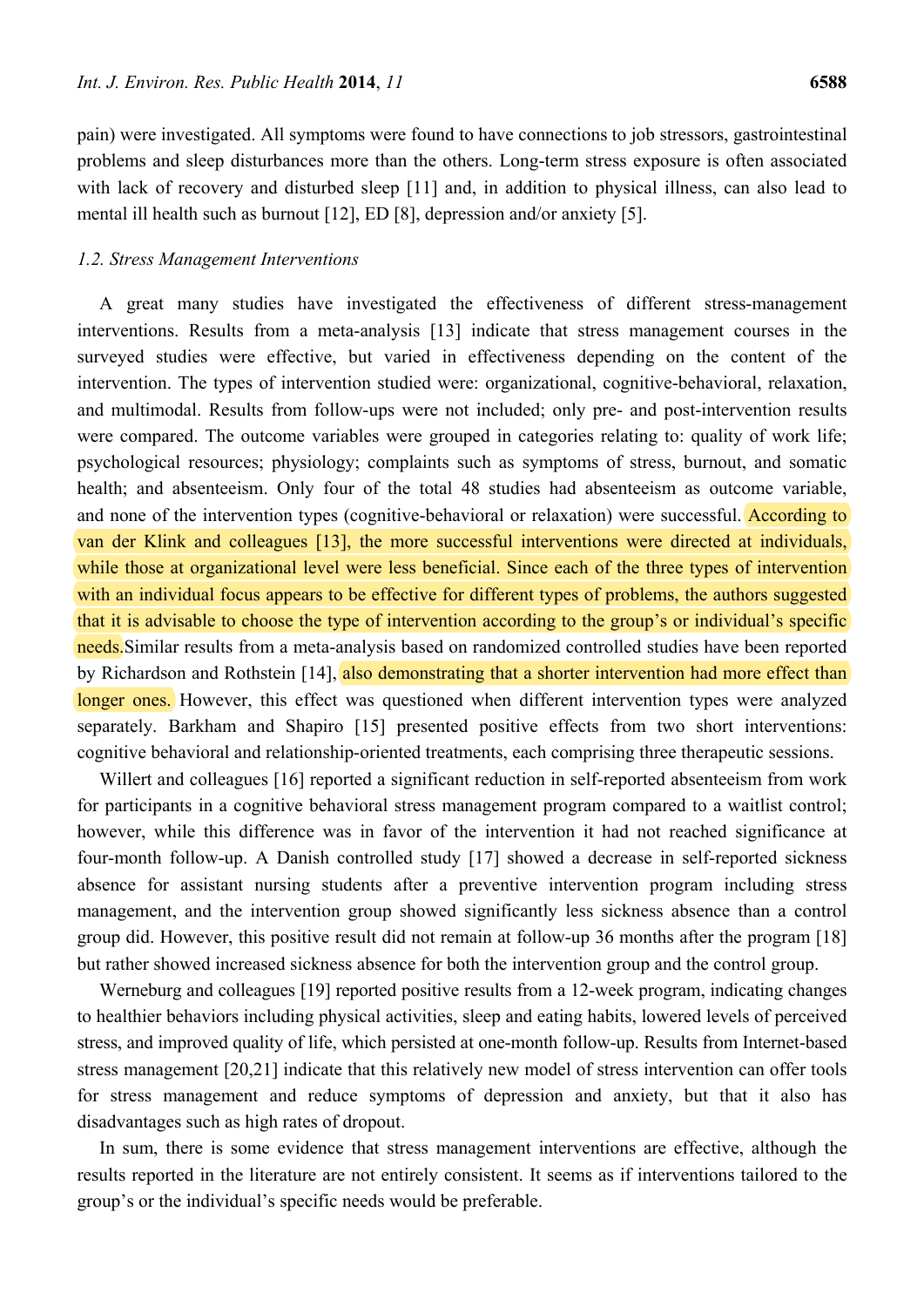A rather new approach is the growing interest in using nature and gardens in stress management contexts. To our knowledge, no scientific studies on the effects of this type of intervention have been published previously.

# *1.3. Nature, Health and Stress*

Gardening in therapy has a long tradition. The relation between the environment and human health was described by Hippocrates already in ancient Greece [22]. In the 19th century Benjamin Rush introduced gardening as a therapeutic tool in psychiatry in USA and from there the method spread. During the 1930s horticultural therapy became an established aid to rehabilitation [23–25].

Today there is a considerable amount of research exploring different effects on people's health from being exposed to nature. Earlier studies have shown that these effects relate to a reduction in stress [26–34] and an increased cognitive capacity [35–40]. Individuals with stress-related mental disorders belong to a vulnerable group which seems specifically to benefit from contact with natural environments. Ottosson and Grahn [41] reported that nature experiences were more valuable in the crisis rehabilitation for individuals in deep crises than those in lower level of crisis. Thorsen Gonzalez and colleagues [42] and Berman and colleagues [40] found beneficial effects of nature interventions on individuals suffering from depression. Johnsen and Rydstedt [43] showed that nature pictures had beneficial effects on emotion regulation, mood, and willpower. Types of natural environment seem to differ in supportive value according to the needs of the individual: Grahn and Stigsdotter [30,31] showed that the higher the perceived stress, the more the individual preferred wild aspects of nature and safe and secluded place (refuge) for recovery. Hartig and colleagues [44] have also discussed the issue from the different, but relevant and interesting, perspective of varying individual needs for psychological restoration related to everyday demands and depleted resources and the possibility of taking advantage of the beneficial health effects associated with exposure to natural environments.

With a background in the research on the relation between health, stress reduction, restoration of depleted resources, and nature, an increasing number of nature-based therapy (NBT) programs addressed to individuals with stress-related illness have started in Sweden in the past ten years. In NBT, traditional methods of treatment and rehabilitation for this group of patients (e.g., pharmacologic, physiotherapeutic and psychotherapeutic interventions, along with occupational therapy and prescribed sickness absence) are used in combination with specially designed activities in specially chosen areas or specially designed gardens to promote recovery [45]. This type of program was originally developed at the Swedish University of Agricultural Sciences [46]. A nature-based stress management course (NBSC) is a new concept, however, and no previous studies on this seem to be available. Since the effects of stress form a major problem in the workplace, for society, and for the individual, it is important that we gain knowledge that can form the basis for developing more effective methods to handle stress and thereby reduce individuals' risk of developing serious stress-related illness. Thus, this study fills a gap and will provide knowledge about the value of including nature-based methods as a complement to the commonly used stress management techniques.

# *1.4. Aim*

The aims of this observational follow-up study were to: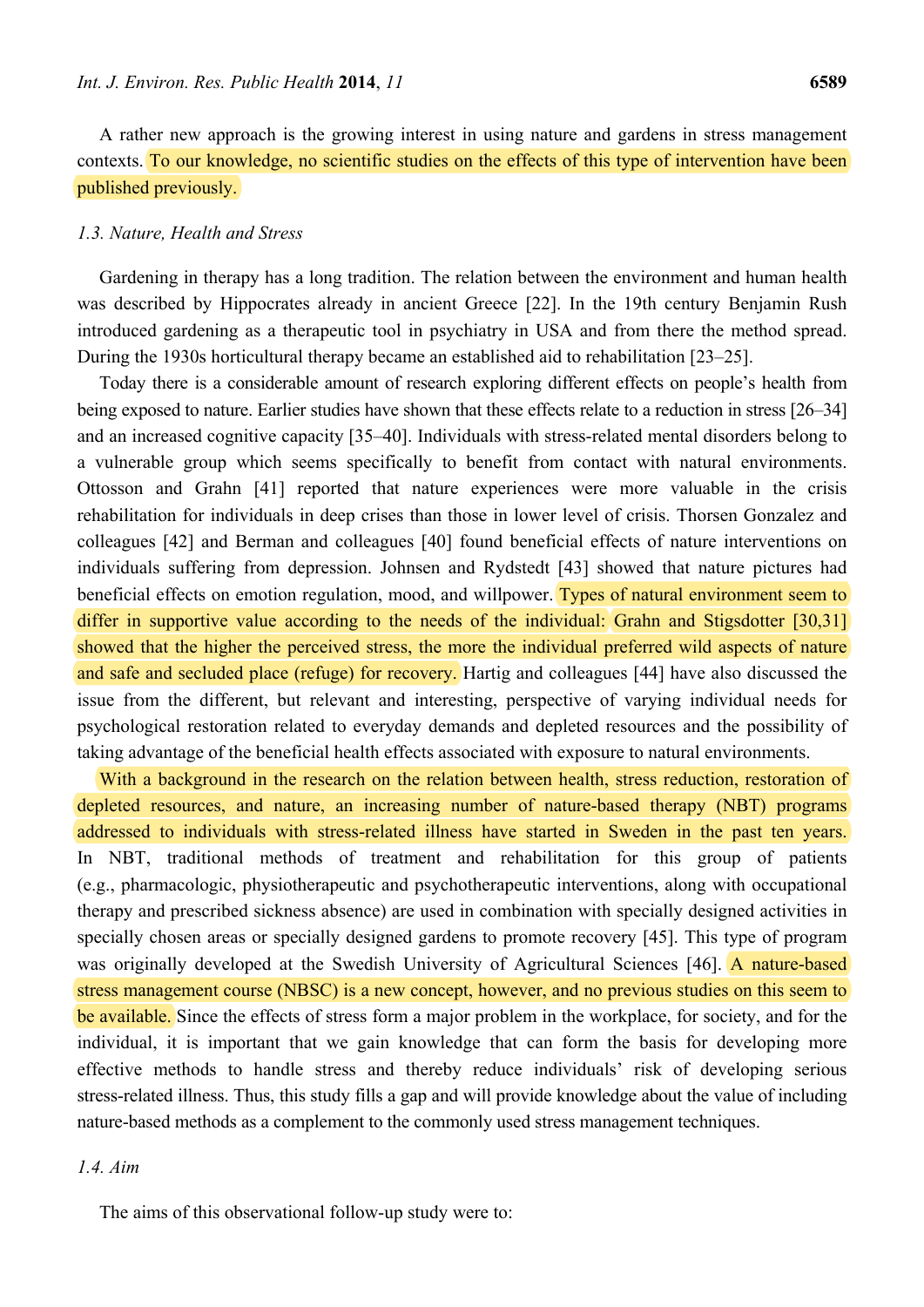- 1. Explore whether participation in a nature-based stress management course (NBSC) can influence and change a negative health trend for individuals with increasing stress-related problems.
- 2. Gain deeper knowledge about how participants experienced and evaluated the nature and garden content in the course.

## *1.5. Research Questions*

- Does participation in the NBSC decrease self-assessed burnout and stress-related symptoms as well as sick leave, and increase self-assessed work ability? (Aim 1)
- Do the participants acquire tools and strategies to better handle stress, and are these tools used after the course? (Aims 1 and 2)
- How did participants experience and evaluate the nature and garden content in the course? (Aim 2)

# **2. Method**

## *2.1. Recruitment*

Region Västra Götaland (VGR), a large public health care organization in western Sweden, is the owner of the course site and also the principal of the course, which is directed exclusively at the region's own employees in order to prevent sick leave and enhance health. The majority of the employees (approximately 80%) are female. Recruitment to the study was made from six NBSCs held between 2008 and 2010. Information about the course and invitations were e-mailed to HR departments in the health care organization, and were then distributed within the organization to managers and supervisors. Information was also published on the course's Internet home page. Participants' admission to the course was preceded by an individual interview held by the psychotherapist.

At the first course assembly, the course leaders distributed a questionnaire constructed for the course evaluation. This first questionnaire was used as the baseline measure in this study. The first author visited each course towards its end and gave information about the study, ethical issues and informed consent, and the opportunity to ask questions was offered. At the last course assembly the team distributed the first follow-up questionnaire to all participants, along with an information sheet and an informed consent form to be signed if the participant agreed to participate in the study. They were also informed that if a participant chose not to sign the informed consent, her questionnaires would only be used for evaluating the course and not for research. As compensation for participation in the study, movie tickets worth 200 SEK (22 EUR, 29 USD) were offered after full participation. The study was approved by the regional ethical board in Göteborg, Sweden (Dnr 472-08).

## *2.2. Subjects and Dropouts*

Forty-four individuals started on the six courses, three declined participation in the research and one participant finished after the first course assembly because of illness in the family. Since there was only two male participants in the courses, we decided to include only women in the study. From an initial total of 38 women, three did not return their follow-ups and one cancelled participation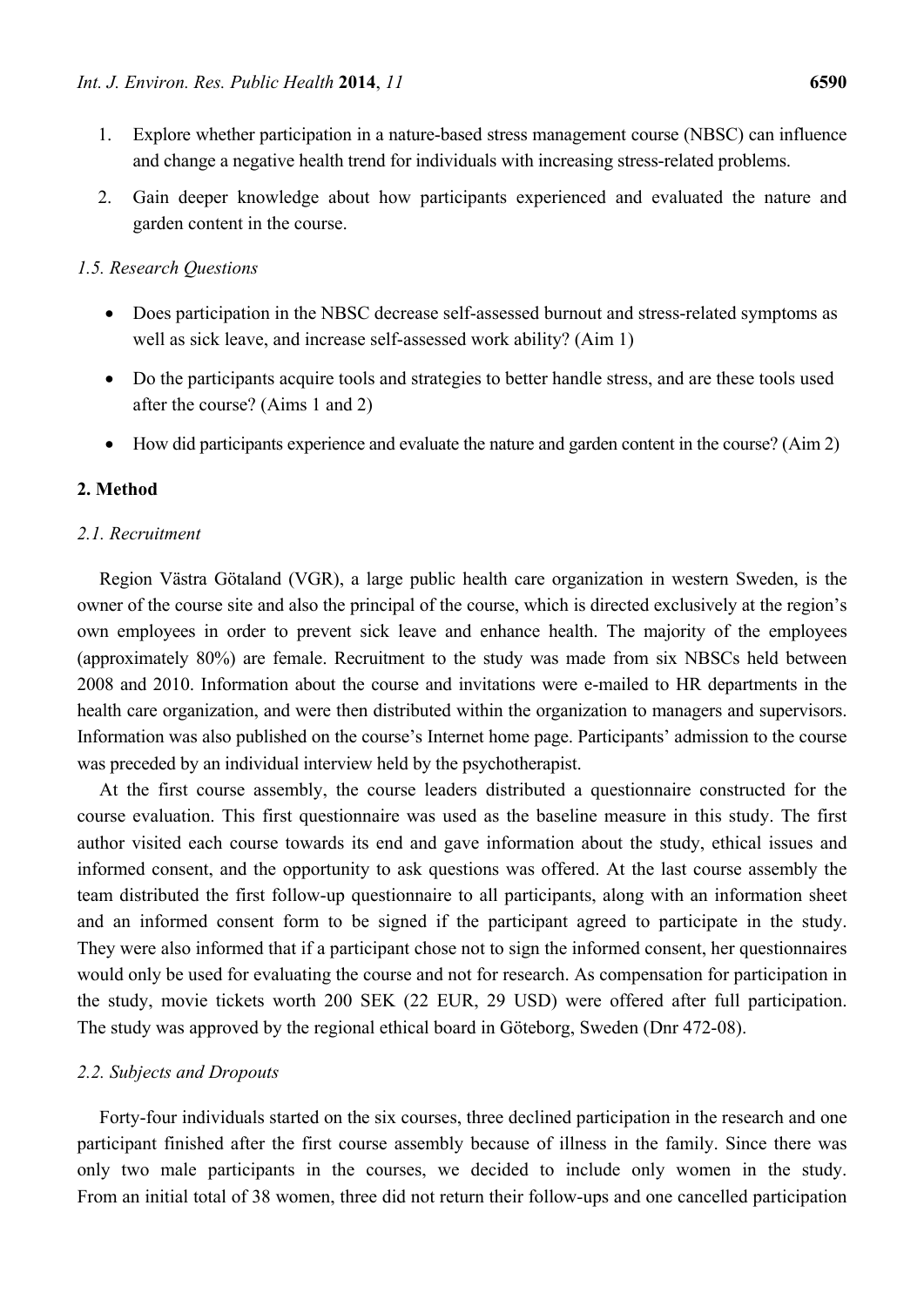because of health problems. One participant were excluded because of severe illness at follow-up. The study participants  $(n = 33)$  were employed within administration and health care at VGR (for demographic details see Table 1). All participants were invited to an individual interview about their experiences from the course, and 13 signed up for this. Three participants (9%) were on sick leave at course start: one on full-time leave, one 50 % and one 25 %.

Participants had been notified of the course via the line manager, supervisor or HR department, based on their perception of the participant's signs of stress and/or repeated short-term sickness absence. Excluded were employees with more than 25% on going sick leave at the time of application for the course and also individuals with walking difficulties. For 22 participants (67%) course participation was suggested by their immediate supervisor, and for three participants (9%) the initiative was taken jointly by the participant and her immediate supervisor. For the remaining 24%, the initiative came exclusively from the participant herself  $(n = 5, 15\%)$  or at the suggestion of a colleague or other person at work  $(n = 3, 9\%)$ .

| <b>Distribution of Participants (Only Women)</b> | <b>All Participants</b><br>$n = 33$<br>Count $(\% )$ | Interviewees,<br>$n = 13$<br>Count $(\% )$ |
|--------------------------------------------------|------------------------------------------------------|--------------------------------------------|
| Age                                              |                                                      |                                            |
| $\leq$ 49 years                                  | 15(45%)                                              | 7(54%)                                     |
| $\geq 50$ years                                  | 18 (55%)                                             | 6(46%)                                     |
| Marital status                                   |                                                      |                                            |
| Married/cohabiting                               | 26(79%)                                              | 9(69%)                                     |
| Single                                           | 7(21%)                                               | 4(31%)                                     |
| Educational level                                |                                                      |                                            |
| High school                                      | 14(42%)                                              | 5(38%)                                     |
| University                                       | 19 (58%)                                             | 8(62%)                                     |

**Table 1.** Characteristics (count and percentage) of all participants and interviewees.

## *2.3. The Nature-based Stress Management Course*

Groups limited to eight participants each met for three hours twice a week for 12 consecutive weeks from March to June or from September to November. Attendance rate for the participants in this study for the 24 sessions was 16–24 (median 23). For the 6 different courses the median for the attendance varied between 20–24. Ninety-one percent of the study participants attended the course 20 sessions or more.

The course was led by a multidisciplinary team composed of a physiotherapist, an occupational therapist, a psychotherapist (also trained in art therapy), a gardener, and a biologist. The course program included garden activities (Figure 1) following the season, guided walks in the nearby nature reserve (Figure 2), guided relaxation in nature and indoors (mostly mindfulness and breathing techniques), therapeutic painting, therapeutic group conversations, body awareness, and information about stress and stress reactions, a healthy lifestyle, the importance of sleep, and the benefits of physical activities, as well as about nature's role in health and stress reduction. Garden and nature activities in the course are henceforth referred to as the garden and/ or the nature content.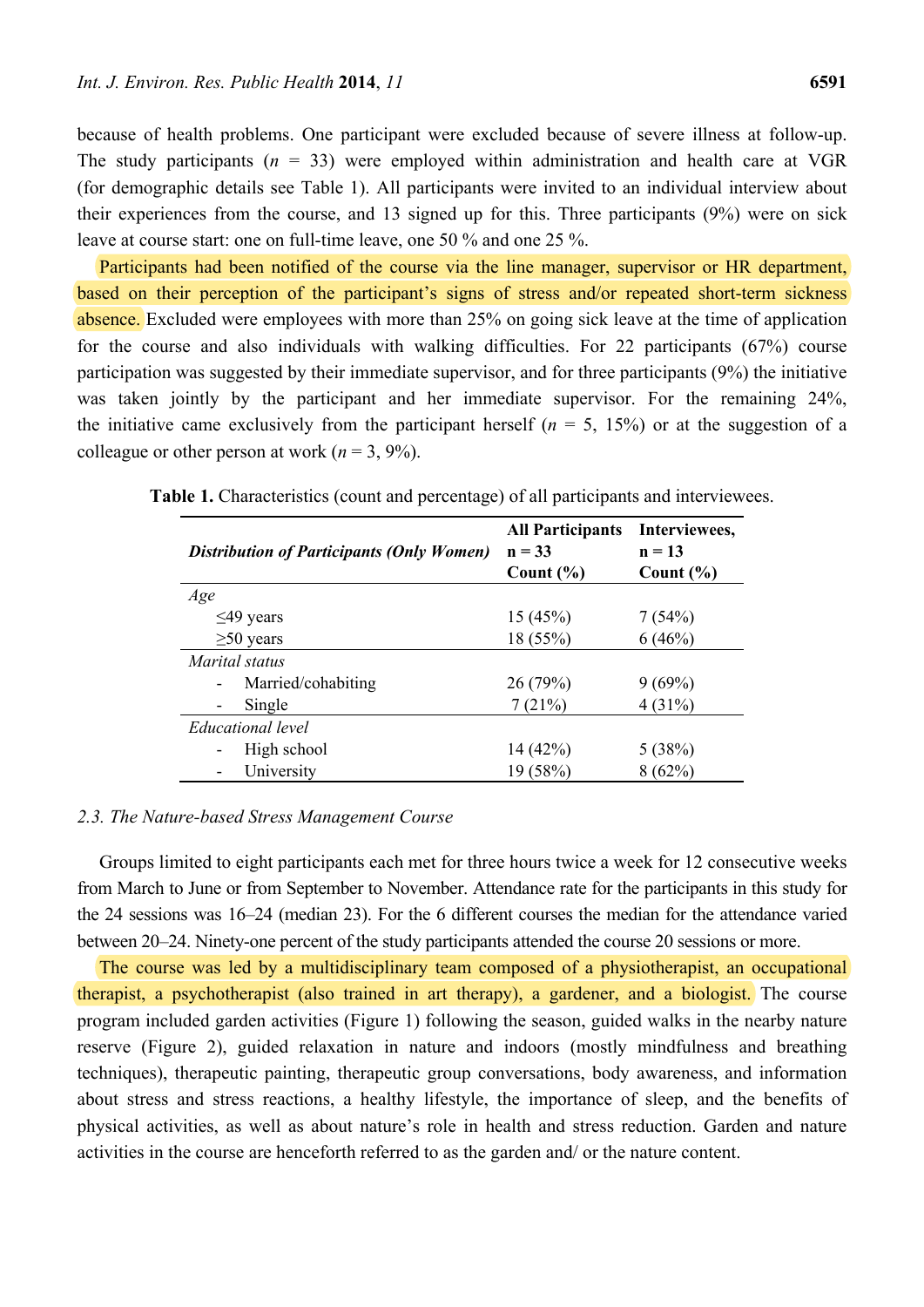

**Figure 1.** Garden activity (Photo Eva-Lena Larsson).

**Figure 2.** Education about nature during a guided nature walk (Photo Gröna Rehab).



# *2.4. The Venue*

The course was held in a small wooden house (Figure 3) with a garden and a greenhouse close to the border of a 225-hectare (555-acre) nature reserve with uncultivated but tended wild nature including forest with deciduous and coniferous trees, moorland, ponds and hills. The site was surrounded by the nature reserve, allotment gardens, and a small brook (Figure 4). The courses were offered during work hours (in the afternoons), at no charge to the participants, and, as customary in Sweden, without reduction in salary.

## *2.5. Measures*

Measures were collected at baseline (at the end of the first of 24 course sessions) and at the last session (3 months after course start), and 6 and 12 months after the last session follow-up questionnaires were sent by mail to those who had agreed to participate in the study ( See Figure 5).

**Figure 3.** The house with the nature reserve in the background (Photo Eva Lena Larsson).

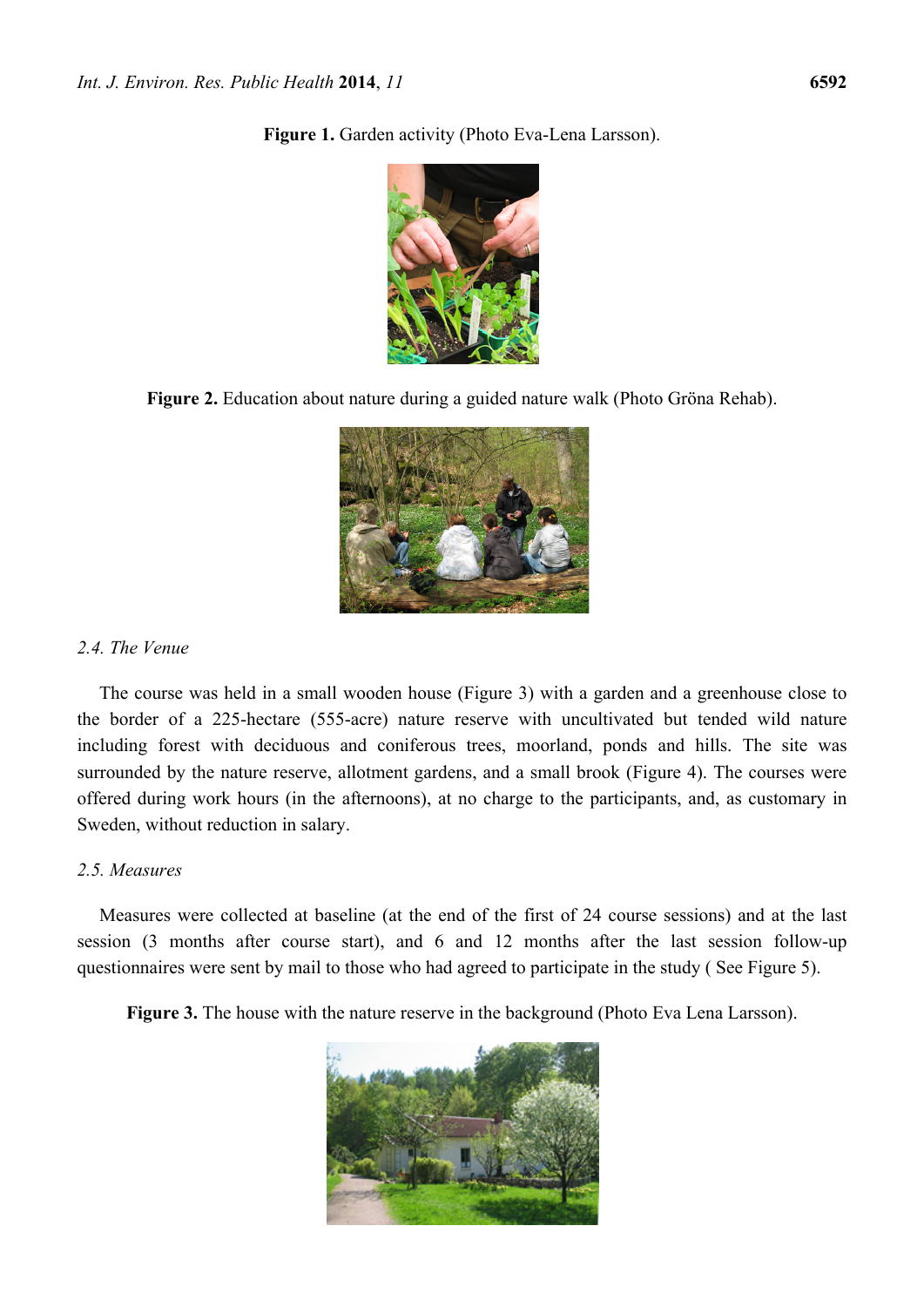

**Figure 5.** Timeline illustrating the four measuring points: start of course as the baseline measure, the first follow-up at end of course 12 weeks after the course start, and follow-up 6 months and 12 months after end of course and timeframe variation for the interviews.



# 2.5.1. Quantitative Measures

## *Primary Measures*:

Burnout: The Shirom-Melamed Burnout Questionnaire (SMBQ) [47]. Since previous results concerning nature's effects indicate that nature plays a role in restoring mental and emotional exhaustion [48,49] as well as cognitive weariness [39], the SMBQ was chosen as one of two primary measures. This self-assessment questionnaire includes four subscales, two of which are included in Shirom's definition of burnout [50]: emotional and physical exhaustion (eight items) and cognitive weariness (six items). The other two subscales are tension (four items) and listlessness (four items). In total, the questionnaire comprises 22 items, each with a seven-point response scale  $(1 =$  almost never, 7 = almost always). A new validation study has confirmed that the instrument can be used as an overall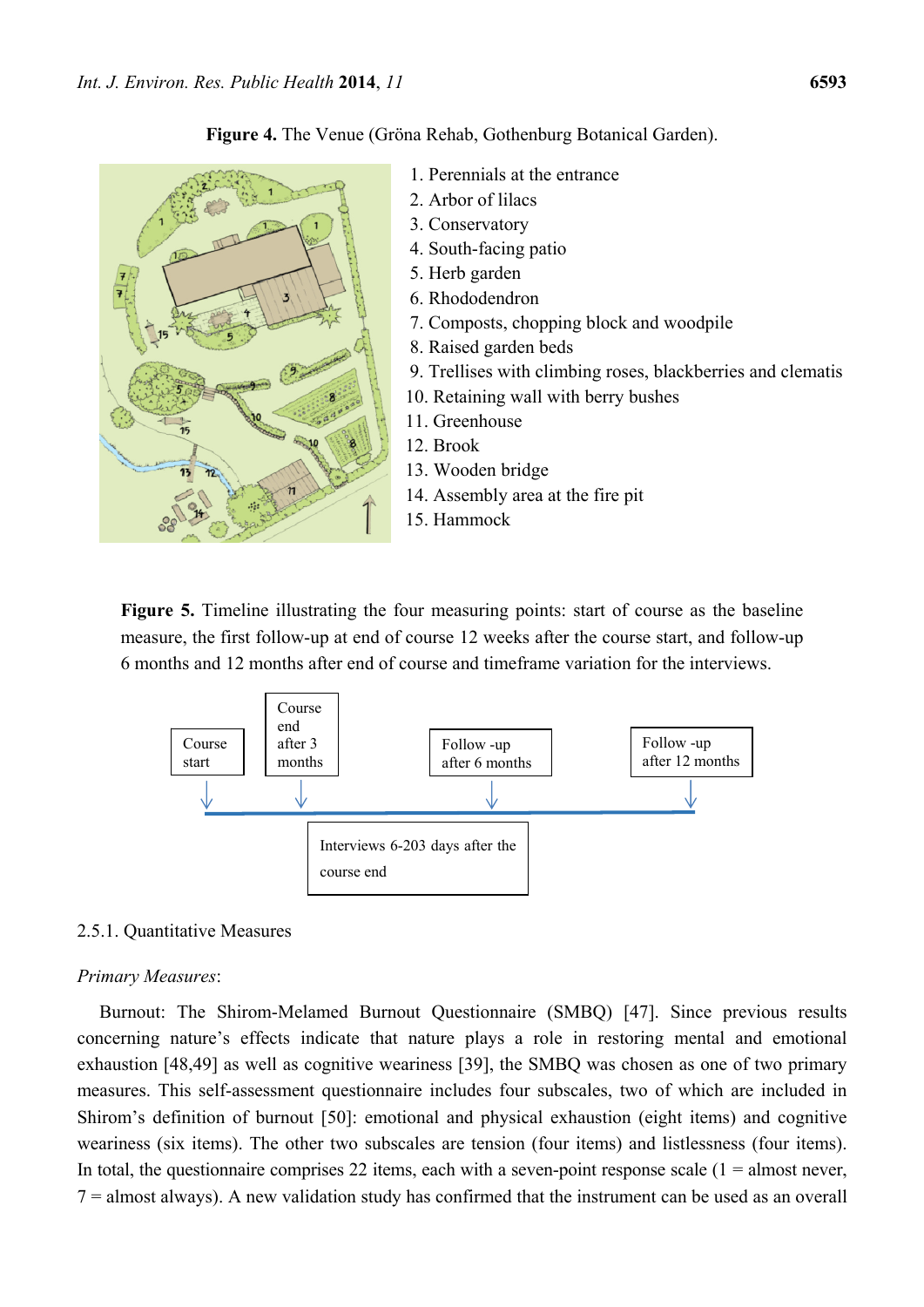measure of burnout/stress-related fatigue [51]. The Swedish version of the SMBQ has been used to evaluate treatment effects [52], and correlates highly with Maslach Burnout Inventory [53]. The cut-off used for the SMBQ is often set at 4.0 [5] or 4.6, indicating burnout for scores at or above the cut-off [54]. A cut-off at 3.75 for the SMBQ was chosen for this study, based on the assumption that the subjects had not developed burnout but would still have an increased burnout score compared to an unselected working population, due to their stress exposure [53].

Self-rated work ability: The Work Ability Index (WAI) [55] measures self-assessed work ability. Since effects of stress can lead to reduced work performance [5,6], the development of the participants' self-assessed work ability during and after the course was assessed using the WAI. The questionnaire includes an assessment of current work ability, diseases, injuries and disorders, absence from work due to illness in the past 12 months, and the person's perception of his/her health and whether he/she will still be able to be working in the current job two years from now. In this study the first question from the scale was used: *We assume that your work ability, when it is at its best, is valued at ten points. How many points would you give your current work ability? (Please tick the appropriate digit: 0 means you are not able to work, and 10 means your work ability is at its best right now).* The single item from WAI 1 was dichotomized, and new categories were formed by merging the response alternatives 0–8 into one value and the response alternatives 9 and 10 into a second value, based on the assumption that the responses 0–8 were associated with reduced work ability and responses 9 and 10 indicated good work ability [9]. For this study, the question about sick leave (WAI 5) was also used: *How many days during the past 12 months have you been absent from work because of your own illness or injury (care, treatment or examination)?* Response alternatives to this question were: No days, 1–7 days, 8–14 days, 15–24 days, 25–60 days, 61–99 days, and 100–365 days. The response alternatives were dichotomized, with the values *No days, 1–7 days,* and *8–14 days* forming a category indicating low level of sick leave and those *over 14 days* (15–365 days) forming a category indicating high level of sick leave. The reason for this dichotomization is that in Sweden compensation for the first 14 days of sick leave is paid by the employer, while from day 15 compensation is paid by the health insurance. To avoid overlap due to the wide time frame (12-month perspective), only data from course start and 12-month follow-up have been analyzed.

## *Secondary Measures:*

Based on descriptions in the literature and from clinical experience of stress-related symptoms [5,10] five items were chosen for measuring health symptoms: (1) Stomach pain, nausea, flatulence, loose/hard stools; (2) Pain/ache in the back, neck, joints, knees, *etc.*; (3) Headache; (4) Dizziness; and (5) Heart palpitations, pain/tightness in the chest. There were two possible response alternatives: yes and no. The timeframe for the symptom variables in the baseline questionnaire was the last 12 months, for the questionnaire at the end of the course the timeframe was the last 3 months (during the course), and for the follow- up at 6 and 12 months the timeframe was 6 months.

Since there is evidence that sleep quality is affected by the connection between sleep quality and stress [11], the single-item question from the Karolinska Sleep Questionnaire was chosen for measuring sleep quality: "*How do you find you are sleeping on the whole?*" [56]. The response alternatives were dichotomized, and the values 1 and 2 (*very good; fairly good*) formed a category for reporting good sleep while the values 3, 4 and 5 (*neither good nor bad, quite poor, poor*) formed a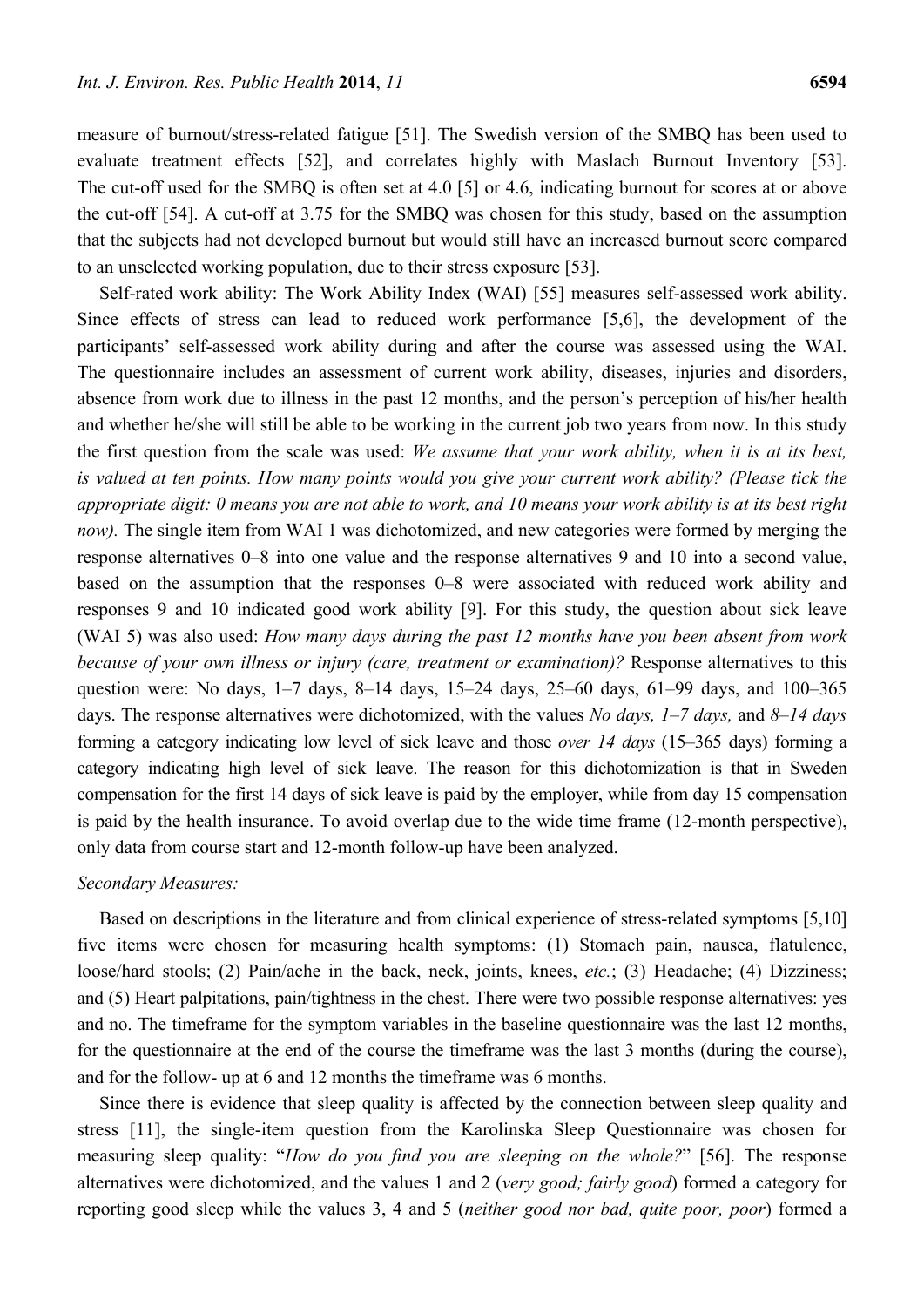category indicating disturbed sleep. The timeframe for this question in all four questionnaires was the same and covered the last 3 months.

## 2.5.2. Tools and Strategies for Managing Stress

Acquired tools and strategies were measured both quantitatively and qualitatively with questions constructed for the study. Two questions were asked at the end of the course: "*What advice, strategies or tools has the course given you?*" (an open-ended question) and "*After completing the course will you use something of what you have learned?*" (response alternatives: yes, no, I don't know). These two questions were followed up at 6 and 12 months with: "*What advice, strategies or tools for managing your stress provided by the course do you still use?*".

## 2.5.3. Qualitative Measure

Evaluations and experiences of the course were explored through semi-structured interviews following an interview schedule comprised of four themes: (1) Choosing to participate in the stress management course; (2) The work situation; (3) Experiences of the stress management course; and (4) The nature/garden content. The interview started with a question concerning how the participant had heard of the course: "*Who initiated your participation in the course?*". This was followed by questions about how the course was experienced: "*Describe your experiences of the stress management course*; "*Has the course led to some change in your everyday life? Tell me about it! Can you give an example?*". Next came questions about the nature/garden content of the course: "*Tell me how you experienced the "green part"* (e.g., the nature and garden content) *in the course*", including follow-up questions such as "*Has the course given you knowledge about nature/garden that you can use to (better) manage your stress? Can you give an example?*", and "*Tell me about a situation related to the "green content" of the course that you experienced as important for you and your need to manage stress*"*.* The first three themes were used for interpreting the responses from the questionnaires, and the last theme was analyzed separately to answer to the second aim. All participants were invited to individual interviews, and 13 of the 33 participants accepted and were interviewed after finishing the course.

#### *2.6. Statistical Analysis*

Differences in proportions with 95% confidence intervals (CI) between the baseline measures and each of the follow-ups (course end and at 6 and 12 months) were calculated for SMBQ  $\leq$  3.75, WAI 1 above 8, WAI 5 above 14 days, having good sleep quality, and affirmative answers to the symptom variables. All confidence intervals were calculated according to the method suggested by Newcombe [57]. Although SMBQ items have response scales of ordinal character, mean values with standard deviation are often reported in the literature. Therefore, the SMBQ results in this study will be presented in this customary manner as well as in the way described above.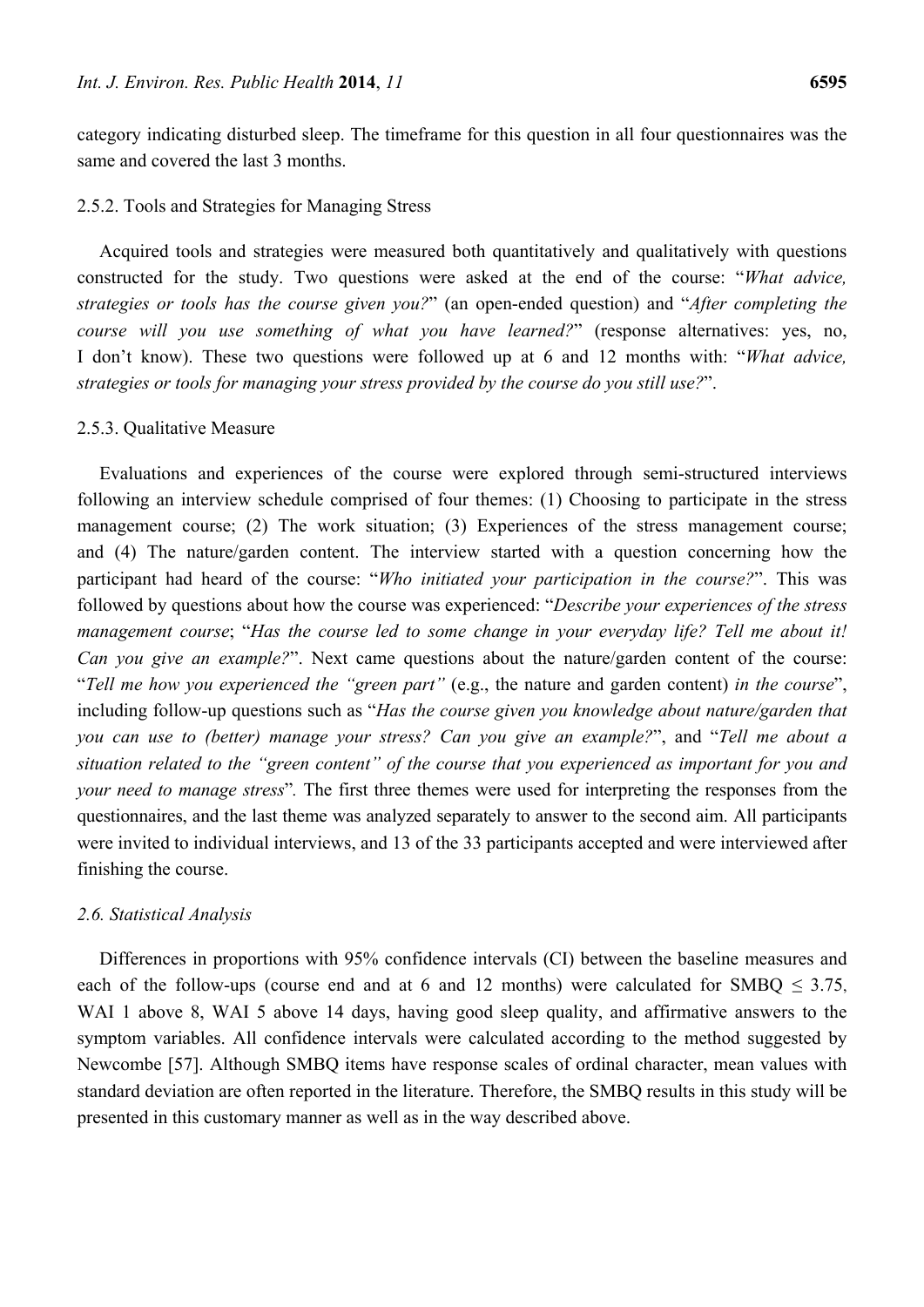## *2.7. Qualitative Analyses*

The interviews lasted for 26–54 min (total interview time 458 min) and were held in the course house (seven participants), the greenhouse (one participant), at the work place (four participants) or at the first author's workplace (one participant). All interviews were conducted after the end of the course. The interviewees were all aware of the interviewer's role as an independent researcher, not involved in the course. Interviews were conducted for nine participants within 3 weeks after course end, with two participants after 47 and 63 days, and two interviews were conducted 176 and 203 days after the end of the course (Figure 1). All interviews were recorded and transcribed verbatim. Each interview was read several times in order to attain thorough understanding. The parts of the interviews involving comments about tools and strategies acquired in the course as well as about the nature and garden content were analyzed in several steps, inspired by the inductive content analysis method [58,59]. The analysis proceeded from writing general comments, summaries and annotations about the content in the margins of the transcript (open coding) to condensing these into shorter meanings without losing the content from the manuscript, and thus creating categories. The categories were listed chronologically in a separate document, and those having connections or showing similarities were grouped under the same headings. The same procedure was followed with all interviews. Lastly, the headings from all interviews were compared to determine whether additional abstraction was possible, and ultimately the themes that had emerged were named. All interviews were analyzed by the first author. To secure trustworthiness, three randomly selected interviews were read and analyzed separately by the first and last authors; the analyses were compared, and no discrepancies were found. For verification each interviewee who was quoted in the article was contacted after the analysis and asked to read and comment, confirm or not agree to the use of the quotations. All confirmed that the quotations and interpretations were correct.

The procedures in the process followed established principles to ensure highest possible quality [60] and included peer debriefing, participants' confirmation and procedures for documentation to enable checking and re-checking the data during the entire process.

#### **3. Results**

At course start, 45% percent of the participants scored *≤*3.75 on SMBQ and 74% scored 0–8 on WAI 1 (work ability). The relation at baseline between the primary SMBQ and WAI1 measures on the one hand and the other symptoms and sick leave on the other are presented in Table 2. As expected, participants above the SMBQ cut-off and under the WAI1 cut-off, respectively, had more symptoms and long-term sick leave; this was most evident in WAI 1.

# *3.1. Burnout*

At course end 48% scored SMBQ  $\leq$ 3.75, showing only a minor increase compared to baseline. However, greater improvement was seen at 6-month follow-up (73%) and 12-month follow-up (69%); see Table 3. The mean scores decreased at every follow-up (Table 2).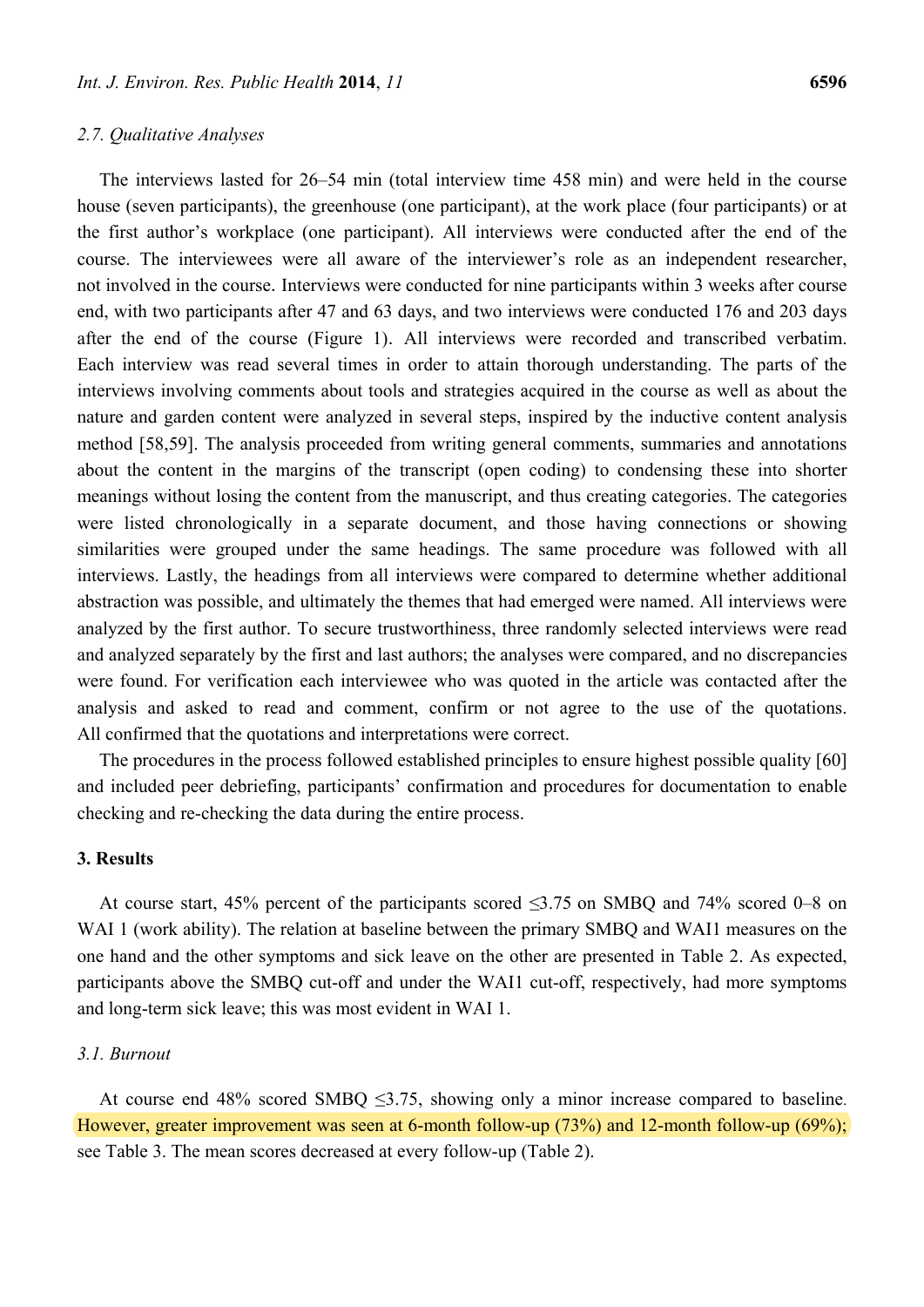|                                    |             | <b>SMBQ</b> | WAI 1   |                |
|------------------------------------|-------------|-------------|---------|----------------|
| <b>Symptoms and Sick Leave</b>     | $\leq$ 3.75 | >3.75       | $0 - 8$ | $9 - 10$       |
|                                    | 15(45%)     | 18(55%)     | 23(74%) | 8(26%)         |
| Sleep quality                      | 7 (47)      | 9(50)       | 11(48)  | 4(50)          |
| Gastrointestinal symptoms          | 5(33)       | 4(22)       | 5(22)   | 4(50)          |
| Pain in the back, neck, knee, etc. | 5(33)       | 6(33)       | 7(30)   | 3(38)          |
| Headache                           | 5(33)       | 5(28)       | 8(35)   | 2(25)          |
| <b>Dizziness</b>                   | 8(53)       | 9(50)       | 11 (48) | 4(50)          |
| Heart palpitations                 | 7 (47)      | 9(50)       | 10(44)  | 6(75)          |
| Sick leave                         | 6(40)       | 10 (56)     | 15 (65) | $(n = 7)$<br>O |

**Table 2.** Distribution at baseline for reporting absence of symptoms and more than 14 days of sick leave for participants scoring *≤*3.75 and *˃*3.75 on SMBQ and 0–8 and 9–10 on WAI 1.

**Table 3.** Burnout score on the Shirom-Melamed Burnout Questionnaire (SMBQ) at course start, course end and 6- and 12-month follow-up, presented as count and percentage  $\leq$ 3.75 and  $\geq$ 3.75 cut-off and mean and standard deviation (SD).

| <b>Start</b>      |            | <b>Course End</b> | <b>6-month Follow-up</b> | 12-month Follow-up |  |
|-------------------|------------|-------------------|--------------------------|--------------------|--|
| <b>SMBQ Score</b> | $n = 33$   | $n = 33$          | $n = 33$                 | $n = 32$           |  |
|                   | n(%)       | n(%)              | n(%)                     | n(%)               |  |
| $\leq$ 3.75       | 15(45%)    | 16(48%)           | 24(73%)                  | 22(69%)            |  |
| >3.75             | 18(55%)    | 17(52%)           | 9(27%)                   | $10(31\%)$         |  |
| Mean $(SD)$       | 3.82(1.03) | 3.56(1.06)        | 3.09(1.21)               | 2.93(1.10)         |  |

The results in burnout score showed statistically significant differences when comparing scores at start and 6-month and at start and 12-month follow-up, respectively. No significant difference was seen between course start and end (Table 4).

## *3.2. Work Ability and Sick Leave*

The results for work ability (WAI 1) indicate a gradual increase in the proportion reporting work ability as good: 9.7% at 6-month follow-up, and 41.9% at 12-month follow-up. The difference between course start and 12-month follow-up was statistically significant (Table 4). The same pattern was seen regarding sick leave (WAI 5), *i.e.*, a clear reduction in the proportion reporting more than 14 days of sick leave during the past 12 months at the last follow-up (Table 4).

# *3.3. Stress-related Symptoms*

In comparison of the absence of stress-related symptoms at start with follow-up at course end as well as at 6 and 12 months, an increase was observed in all of them (Table 4). The largest improvement was in sleep quality (18%), heart palpitations or pain/tightness in the chest, and dizziness (16 and 15%, respectively). The most common symptoms reported at course start were those in the stomach and intestines (73%), headaches (70%), and pain in the back, neck, knee, *etc.* (67%). The smallest improvement (9%) was in pain in the back, neck, knee, *etc.* (Table 5).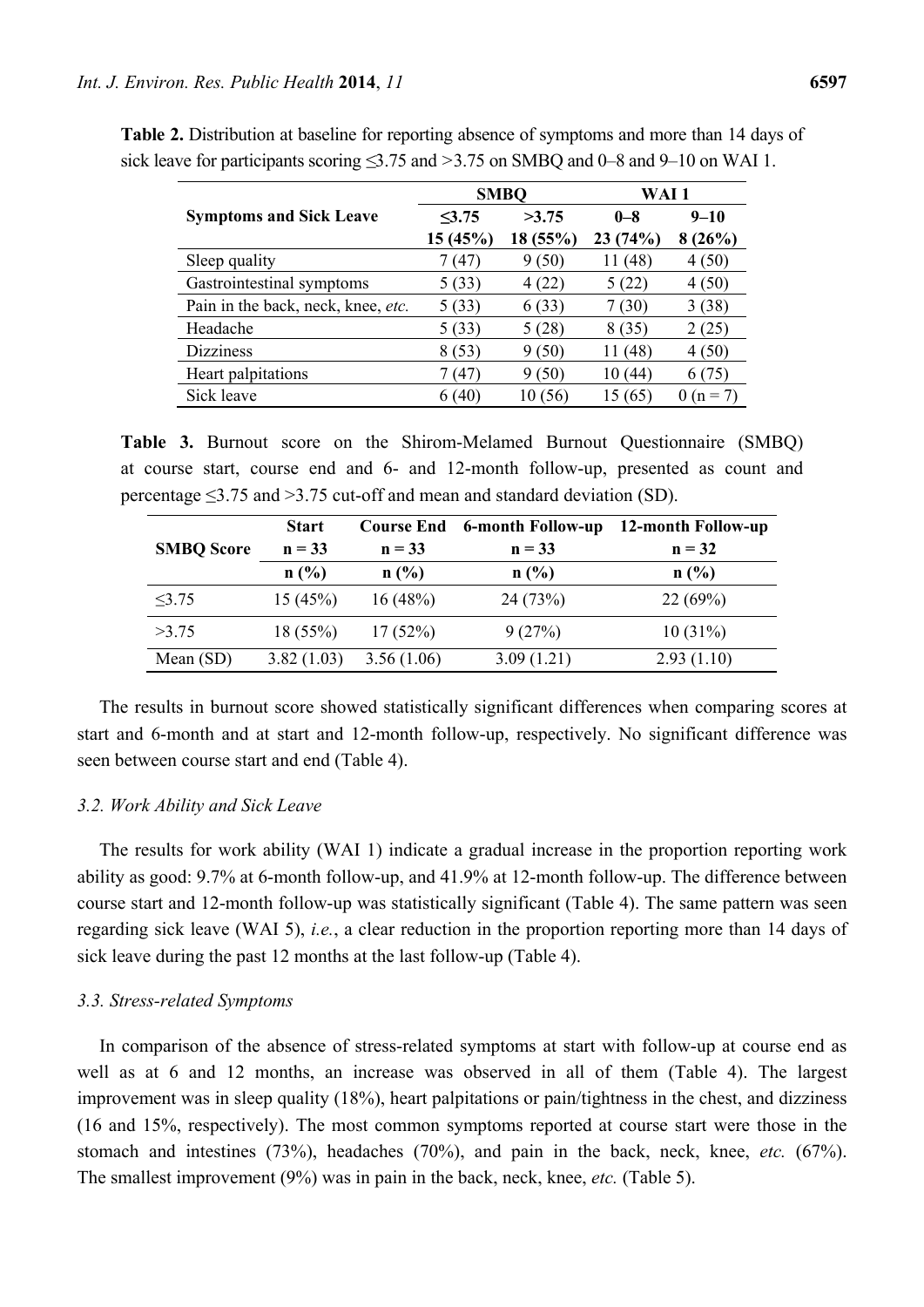**Table 4.** Differences in paired proportions, with 95% confidence interval (CI) for participants scoring  $\leq$ 3.75 on the SMBQ, 9 or 10 on WAI 1, and reporting more than 14 days of sick leave on WAI 5, respectively. Comparing start of course with follow-up at course end, and 6 and 12 months, respectively.

|                            | <b>Start</b> | <b>Follow-up</b><br><b>Difference</b> |         | 95 % CI        |  |
|----------------------------|--------------|---------------------------------------|---------|----------------|--|
| <b>Length of Follow-up</b> | $\%$         | $\%$                                  |         |                |  |
| SMBQ <sup>1</sup>          |              |                                       |         |                |  |
| End of course $(n = 33)$   | 45.5         | 48.5                                  | 3.0     | $-13, 18.8$    |  |
| 6 months ( $n = 33$ )      | 45.5         | 72.7                                  | 27.3    | 10.4, 41.6     |  |
| 12 months ( $n = 32$ )     | 46.9         | 68.8                                  | 21.9    | 3.7, 37.7      |  |
| WAI $12$                   |              |                                       |         |                |  |
| End of course $(n = 31)$   | 25.8         | 32.3                                  | 6.5     | $-12, 24.5$    |  |
| 6 months ( $n = 31$ )      | 25.8         | 35.5                                  | 9.7     | $-9.9, 28.3$   |  |
| 12 months ( $n = 31$ )     | 25.8         | 51.6                                  | 25.8    | 6.3, 42.5      |  |
| WAI $5^3$                  |              |                                       |         |                |  |
| End of course $(n = 31)$   | 51.6         | 41.9                                  | $-9.7$  | $-20.8, 2.2$   |  |
| 6 months ( $n = 30$ )      | 50.0         | 40.0                                  | $-10.0$ | $-26.6, 7.7$   |  |
| 12 months $(n = 31)$       | 51.6         | 9.7                                   | -41.9   | $-59.5, -19.3$ |  |

Notes: <sup>1</sup> The Shirom-Melamed Burnout Questionnaire: assesses emotional and physical exhaustion, cognitive weariness, listlessness and tension. **<sup>2</sup>** WAI 1: single-item question on self-assessed work ability. <sup>3</sup> WAI 5: single-item question on sick leave during the past 12 months.

**Table 5.** Stress-related symptoms (count and percentage) reported by participants at course start, course end and 6- and 12-month follow-up.

| <b>Stress-related Symptoms</b>                  | <b>Course Start</b><br>Count $(\% )$ | <b>Course End</b><br>Count $(\% )$ | 6-month<br><b>Follow-up</b><br>Count $(\% )$ | 12-month<br><b>Follow-up</b><br>Count $(\% )$ |  |
|-------------------------------------------------|--------------------------------------|------------------------------------|----------------------------------------------|-----------------------------------------------|--|
| Self-rated sleep quality                        |                                      |                                    |                                              |                                               |  |
| Good sleep                                      | 16(48)                               | 16(48)                             | 20(61)                                       | 22(67)                                        |  |
| Disturbed sleep                                 | 17(52)                               | 17(52)                             | 13 (39)                                      | 11 (33)                                       |  |
| Symptoms in the stomach and intestines          |                                      |                                    |                                              |                                               |  |
| yes                                             | 24(73)                               | 17(52)                             | 19(58)                                       | 20(61)                                        |  |
| no                                              | 9(27)                                | 16(52)                             | 14 (42)                                      | 13 (39)                                       |  |
| Pain in the back, neck, knee, etc.              |                                      |                                    |                                              |                                               |  |
| yes                                             | 22(67)                               | 22(67)                             | 20(61)                                       | 19(58)                                        |  |
| no                                              | 11(33)                               | 11(33)                             | 13 (39)                                      | 14 (42)                                       |  |
| Headache                                        |                                      |                                    |                                              |                                               |  |
| yes                                             | 23(70)                               | 22(67)                             | 22(67)                                       | 19(58)                                        |  |
| no                                              | 10(30)                               | 11(33)                             | 11(33)                                       | 14 (42)                                       |  |
| Dizziness                                       |                                      |                                    |                                              |                                               |  |
| yes                                             | 16(48)                               | 10(30)                             | 9(27)                                        | 11(33)                                        |  |
| no                                              | 17(52)                               | 23 (70)                            | 24 (73)                                      | 22 (67)                                       |  |
| Heart palpitations, pain/tightness in the chest |                                      |                                    |                                              |                                               |  |
| yes                                             | 17(52)                               | 9(27)                              | 11(33)                                       | 12(36)                                        |  |
| no                                              | 16(48)                               | 24 (73)                            | 22(67)                                       | 21 (64)                                       |  |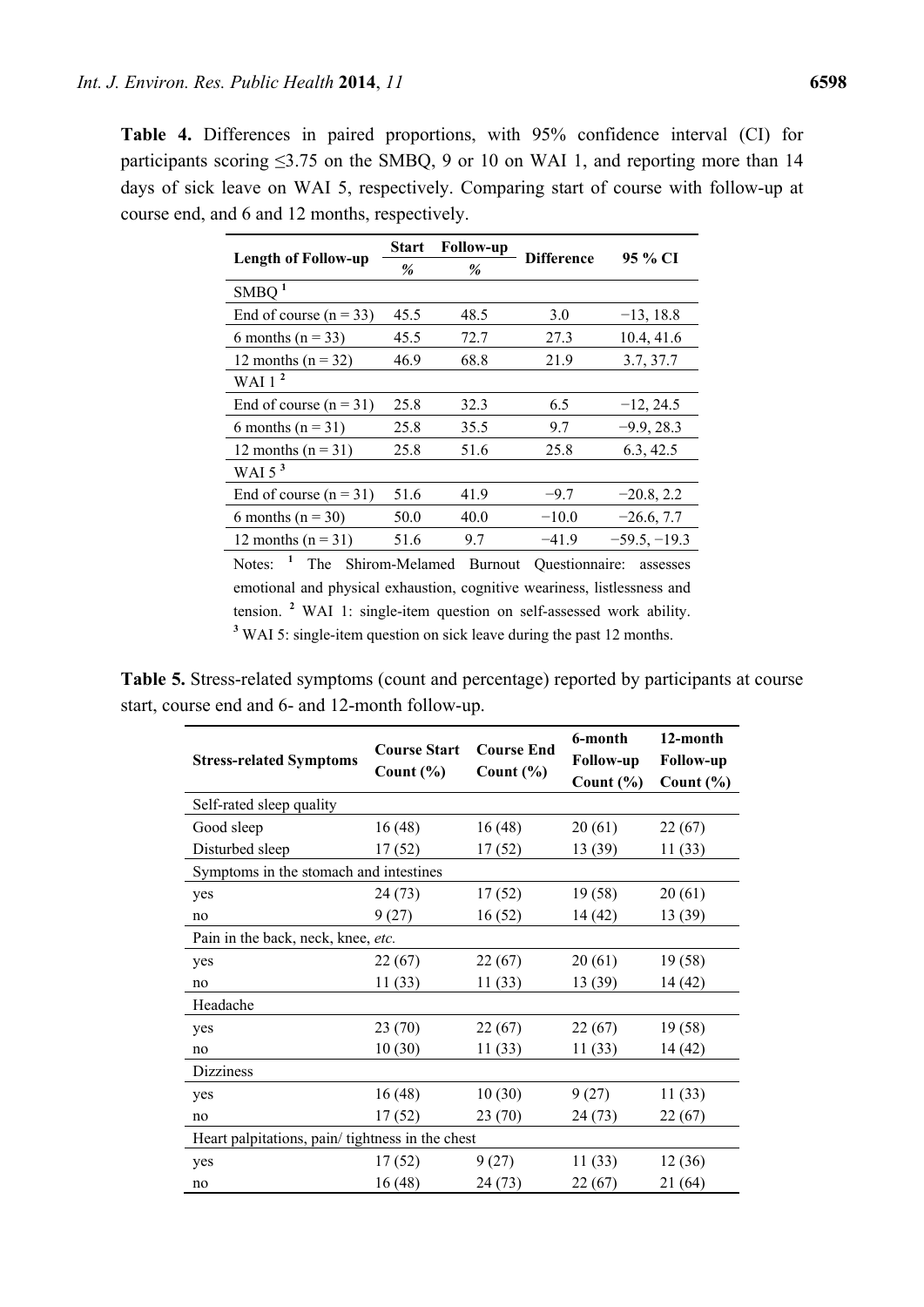The proportion of participants reporting *good sleep* increased between start and 6-month follow-up, and even more between start and 12-month follow-up; however, it did not reach formal statistical significance (Table 6). Significant changes in *gastrointestinal symptoms* were seen between course start and end, as indicated by the confidence interval (1.6, 38.5) showing an increase in the number of participants reporting no problems from the stomach and intestines. Although there was an increase (Table 5) in the number of participants reporting no gastrointestinal symptoms at 6- and 12-month follow-up compared to course start, the significant change was not sustained (CI –3, 31.9 and –7.1, 30.1); see Table 6.

The differences between start and the follow-ups were too small (Table 5) for *pain in the back, neck, knee, etc.* and *headache* to show any significant differences. Concerning *dizziness*, significant change was seen between course start and end (CI 1.4, 33.3), with fewer participants reporting this symptom. There were positive changes between start and 6-month follow-up (21 percentage points), with fewer participants reporting dizziness, but this did not reach formal statistical significance (Table 6).

**Table 6.** Differences in paired proportions with 95% confidence interval (CI) for participants reporting absence of the respective stress-related symptoms. Comparing start of course with follow-up at course end as well as at 6- and 12-month follow-up, respectively ( $n = 33$ ).

| <b>Length of Follow-up</b>                      | <b>Start</b> | <b>Follow-up</b> | <b>Difference</b> | 95% CI        |  |
|-------------------------------------------------|--------------|------------------|-------------------|---------------|--|
|                                                 | $\%$         | $\%$             |                   |               |  |
| Sleep Quality                                   |              |                  |                   |               |  |
| End of course                                   | 48.5         | 48.5             | 0.0               | $-16.9, 16.9$ |  |
| 6 months                                        | 48.5         | 60.6             | 12.1              | $-8.6, 31.3$  |  |
| 12 months                                       | 48.5         | 66.7             | 18.2              | $-0.6, 35$    |  |
| <b>Gastrointestinal Symptoms</b>                |              |                  |                   |               |  |
| End of course                                   | 27.3         | 48.5             | 21.2              | 1.6, 38.5     |  |
| 6 months                                        | 27.3         | 42.4             | 15.2              | $-3.0, 31.9$  |  |
| 12 months                                       | 27.3         | 39.4             | 12.1              | $-7.1, 0.3$   |  |
| Pain in the Back, Neck, Knee, etc.              |              |                  |                   |               |  |
| End of course                                   | 33.3         | 33.3             | 0.0               | $-19.0, 19.0$ |  |
| 6 months                                        | 33.3         | 39.4             | 6.1               | $-13.0, 24.5$ |  |
| 12 months                                       | 33.3         | 42.4             | 9.1               | $-9.1, 26.3$  |  |
| Headache                                        |              |                  |                   |               |  |
| End of course                                   | 30.3         | 33.3             | 3.0               | $-11.3, 17.2$ |  |
| 6 months                                        | 30.3         | 33.3             | 3.0               | $-11.3, 17.2$ |  |
| 12 months                                       | 30.3         | 42.4             | 12.1              | $-2.9, 26.3$  |  |
| <b>Dizziness</b>                                |              |                  |                   |               |  |
| End of course                                   | 51.5         | 69.7             | 18.2              | 1.4, 33.3     |  |
| 6 months                                        | 51.5         | 72.7             | 21.2              | $-0.2, 40.0$  |  |
| 12 months                                       | 51.5         | 66.7             | 15.2              | $-6.4, 34.7$  |  |
| Heart Palpitations, Pain/Tightness in the Chest |              |                  |                   |               |  |
| End of course                                   | 48.5         | 72.7             | 24.2              | 3.9, 41.7     |  |
| 6 months                                        | 48.5         | 66.7             | 18.2              | 1.4, 33.2     |  |
| 12 months                                       | 48.5         | 63.6             | 15.2              | $-0.8, 29.6$  |  |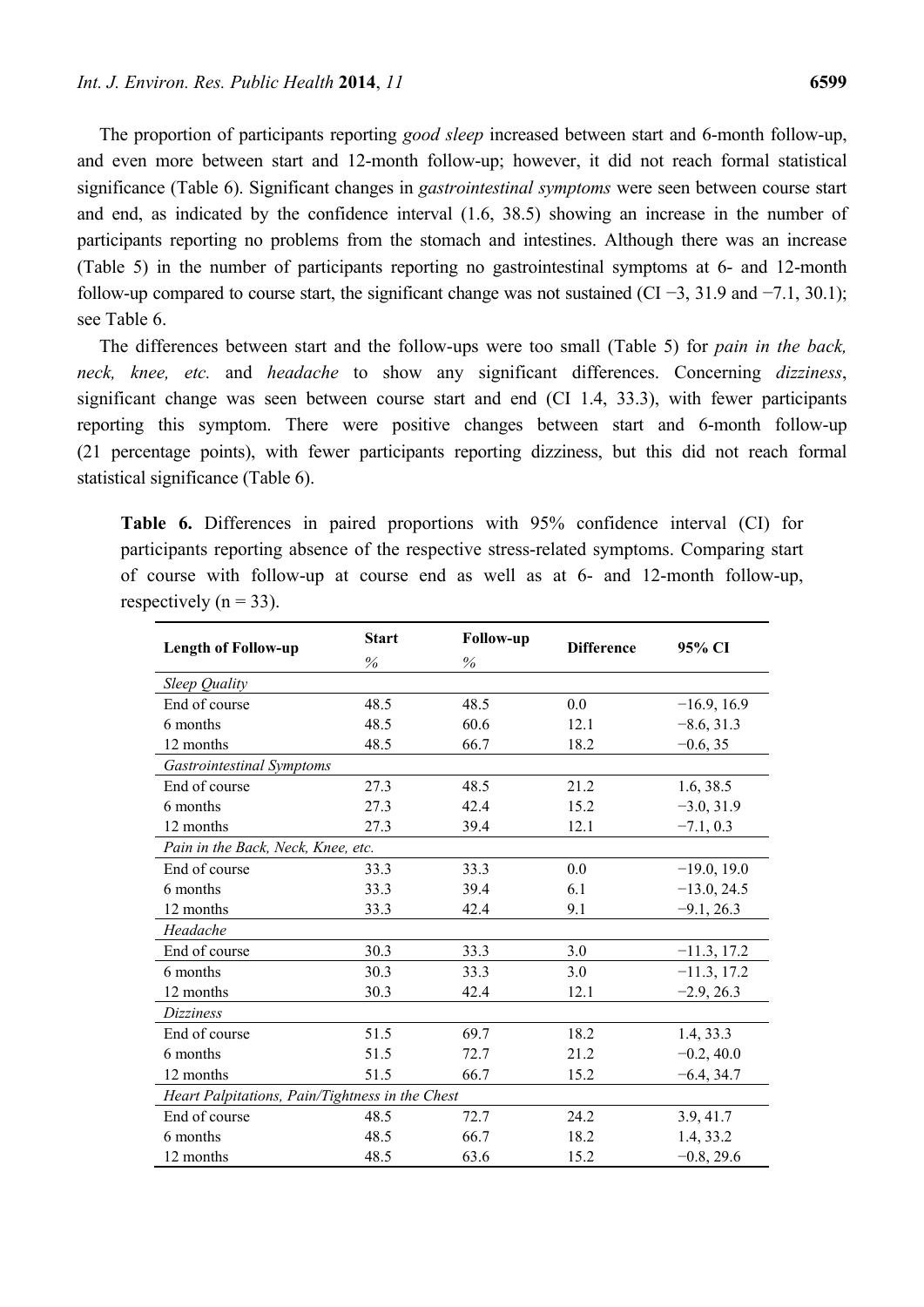A significant difference was seen for *heart palpitations, pain/tightness in the chest*, with fewer participants reporting this symptom between course start and end, and between start and 6-month follow-up. There was still a difference between start and 12-month follow-up, but it did not reach formal statistical significance. No other significant changes concerning health symptoms were seen.

#### *3.4. Use of New Tools and Strategies for Managing Stress*

At course end, all participants reported that they had acquired tools and strategies during the course, and the majority reported continued use of these at the follow-ups. A minority of the participants did not use any tools or strategies from the course (Table 7). The most frequent responses to the question "*What advice, strategies or tools acquired from the course for managing your stress are you still using after the course?*" were, firstly, using relaxation and breathing techniques and, secondly, taking walks in nature and observing and enjoying nature more while walking; just as often, they mentioned limiting engagement, "saying no", and taking breaks (Table 7). Comments were also made about being more physically active for fitness (such as taking more walks, biking to work, exercising regularly) and engaging in creative activities for pleasure and joy (results not shown).

**Table 7.** Participants' use of new tools and strategies for stress management at course end and at the 6- and 12-month follow-up. An unlimited number of responses was possible for this open-ended question.

| <b>Use of New Tools</b>                            | <b>Course End</b> | <b>6 Months</b> | 12 Months | A Selection of Responses from Participants at                                                                                                                                    |
|----------------------------------------------------|-------------------|-----------------|-----------|----------------------------------------------------------------------------------------------------------------------------------------------------------------------------------|
| and Strategies                                     | Count             | Count           | Count     | 12-month Follow-up regarding How Tools/                                                                                                                                          |
| $n = 33$                                           | $(\%)$            | $(\%)$          | $(\%)$    | <b>Strategies Help in Stress Management.</b>                                                                                                                                     |
| Use of new tools and strategies                    |                   |                 |           |                                                                                                                                                                                  |
| yes                                                | 33 (100)          | 31 (94)         | 31 (94)   |                                                                                                                                                                                  |
| no                                                 | $\theta$          | 2(6)            | 2(6)      |                                                                                                                                                                                  |
| Relaxation/<br><b>Breathing techniques</b>         | 23 (67)           | 28 (85)         | 26(79)    | "I can detect early on when stress takes over—and then<br>withdraw for breathing and mindfulness."<br>"Focus on breathing and body awareness."                                   |
| Using gardening/<br>Nature to handle stress        | 16(48)            | 8(24)           | 8(24)     | "Nature walks during leisure."<br>"When stressed. I watch trees and how their leaves are<br>gently blowing."<br>"With eyes open, see the small things and details in<br>nature." |
| Say "no";<br>limiting engagement;<br>taking breaks | 16(48)            | 16(48)          | 20(61)    | "Taking small breaks, daring to say no, letting go of the<br>need to control."<br>"Listen to signals from my body."                                                              |

# *3.5. Qualitative Results*

Three main themes emerged: Education about nature and garden; The impact of the environment; and Tools and strategies for managing stress.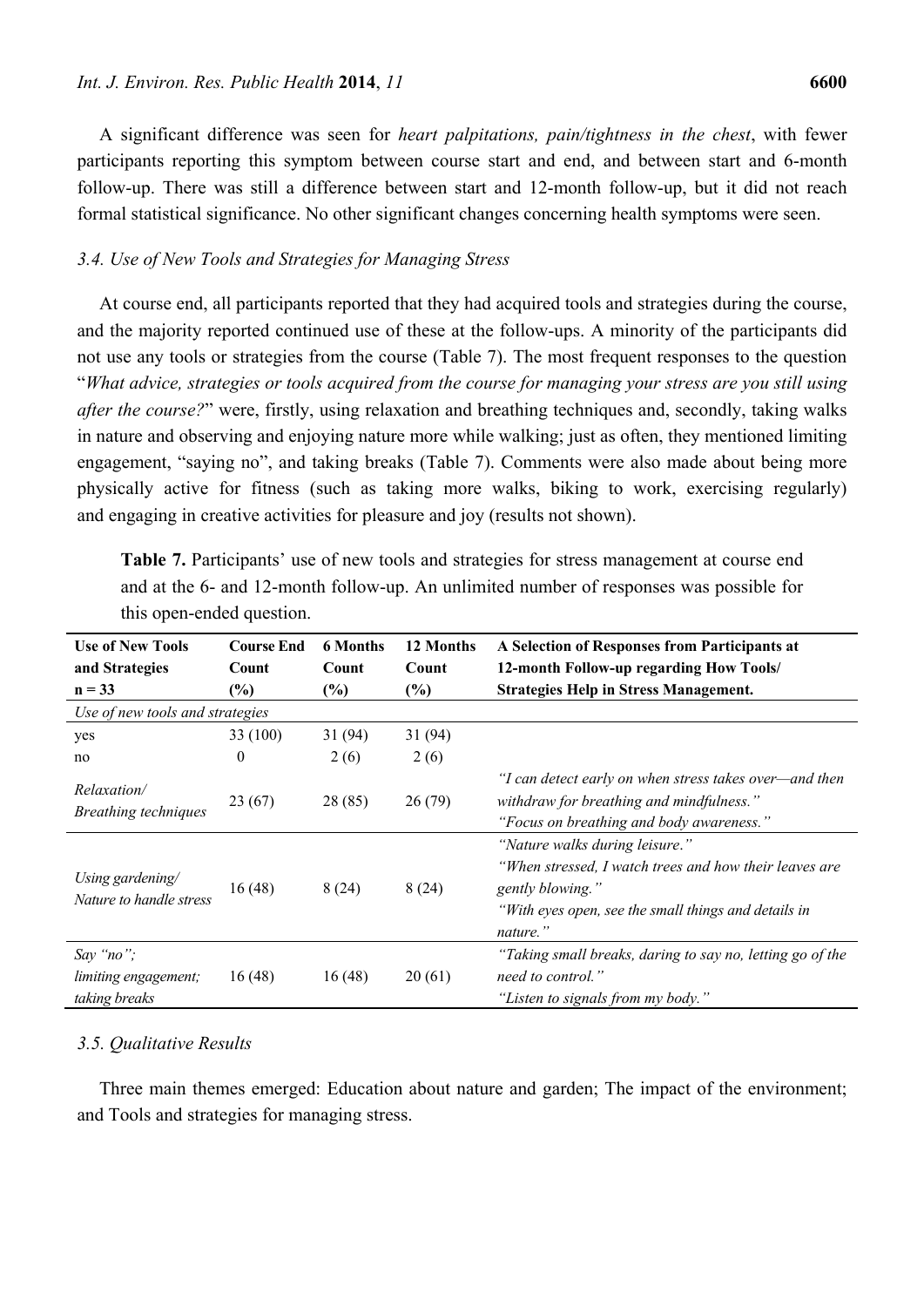#### 3.5.1. Education about Nature and Garden

Guided walks in the nearby nature reserve were included in the course. This "education" about nature's details and processes awoke "*curiosity I haven't experienced before*" and opened up to the beauty and ingenious mechanisms of nature. The experiences in nature also opened up for existential reflections to emerge: "*Now, let me say that I'm a deeply devoted atheist so I do not believe in any Creator, but nonetheless I can almost have one of those religious experiences from being in nature, think it's fantastic. And they've indeed conveyed that very well... That you're part of a context—making you new*"*.*

Hence, nature was experienced with greater enjoyment and made participants value their own nature walks more than before the course: "*If I walk in the forest now, I see, I look at other things now and in a way I've never done before*"*.* 

The new knowledge about nature became a topic for conversations in different contexts; in quizzes and social chatter at coffee breaks, and also in educating family or friends: "*So if we had nothing to do or when there was a nice weekend or something, the whole family went there and I guided them in the same way as I'd heard it from the team*"*.* 

However, some participants found it difficult to find time after the course to take these nature walks they knew would provide relaxation and stress reduction, saying "*I'll do it later*" or "*I'll do it when spring comes…*"*.*

The joy and usefulness in learning more about gardening and plants were described as tools; not only in terms of coping with stress but also for personal well-being. In the garden activities, the participants became focused and could concentrate. Many participants have their own garden or balcony, and several described that after the course they had greater pleasure during the growing season: "*I've had a garden for 40 years and I have never felt this way. Before it was more about tidying up in the garden*"*.* 

#### 3.5.2. The Impact of the Environment

Participants expressed that they experienced tranquility, stress relief and peacefulness when in nature or in a garden. "*This thing with the forest and gardens is really the perfect way to relax*". One participant made a clear distinction between the value of a garden and that of nature experiences: "*In the garden you're more active yourself, you're doing something in the garden; while in nature you just absorb the beauty, in a different way*"*.* 

Several emphasized that they normally worked during the day, and that participating in the course gave them the possibility to "*refuel with daylight*"*.* Entering the course site (or approaching the house) was experienced as entering "another world", away from work and everyday chores, offering stress relief: "*already when crossing the bridge* (approaching the house) *I felt the stress folding away*", or as described by another participant, "*because you feel so good when coming up to this place and you just notice*  (exhaling audibly with delight) *the serenity—then it's like you don't care about that traffic noise* (far away) *even though it can be heard*"*.*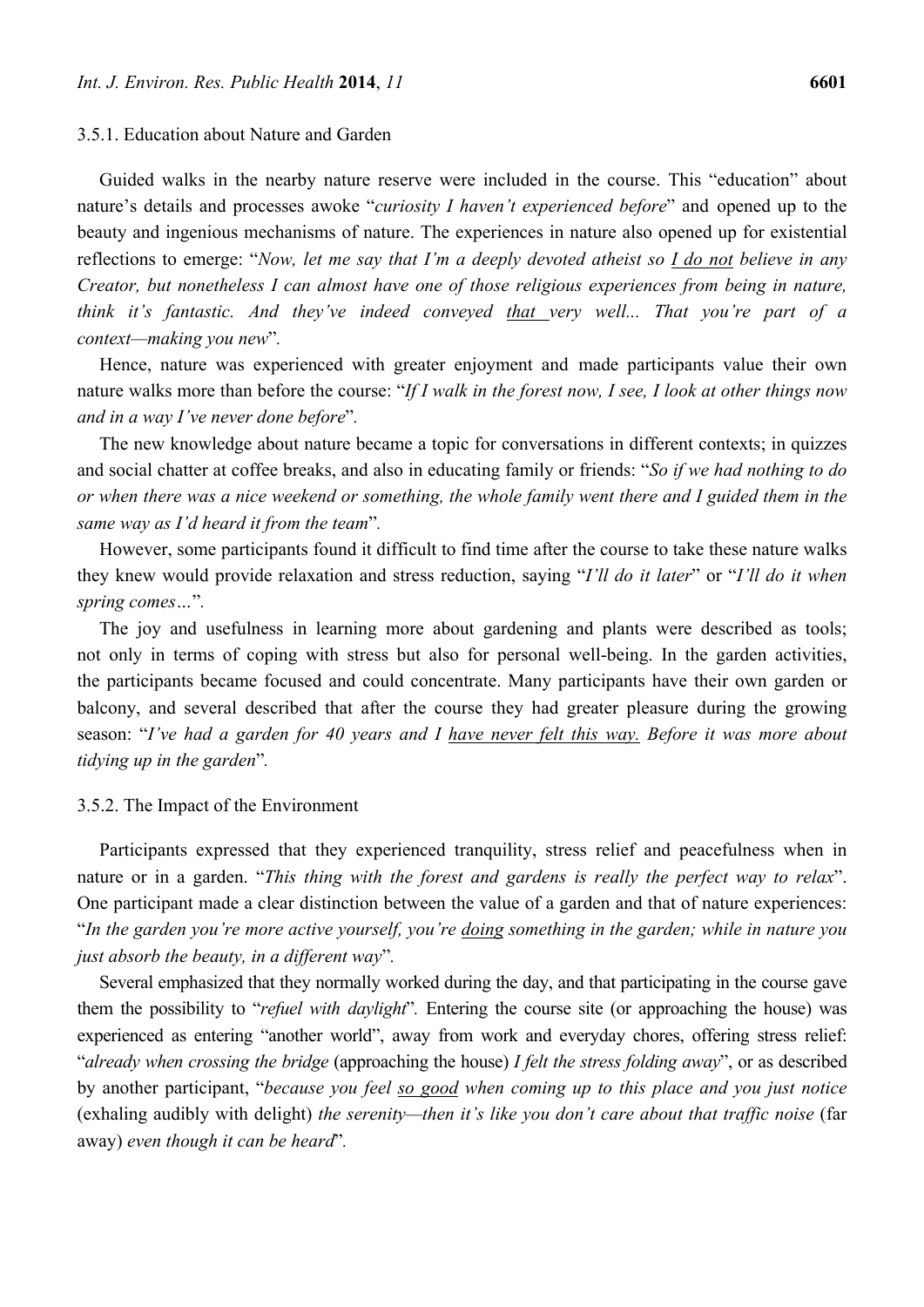## 3.5.3. Tools and Strategies for Managing Stress

The tools and strategies for managing stress acquired in the course were described by the majority as being used after the course; however a few participants declared that, against their better judgment, they did not use the tools from the course to the extent they knew would benefit them.

The relaxation techniques of breathing and mindfulness were mentioned most frequently as valuable tools, and were of great help in handling stressful situations: "*Yes I've gotten a tool that I've incorporated: to inhale the fresh and new and to exhale and let go of the old, the wasted. That suited me so well*"*.* 

Other tools and strategies mentioned were the ability limit engagement, "*to concentrate on one thing at a time*", and "*actually say no and take a break without having to feel ashamed*" when too much pressure was experienced in the work situation. Another strategy was the ability to more consciously and quickly recognize one's own signs of stress and use tools acquired during the course in these situations to dissolve the escalating stress: "*Although several weeks have passed* (since the course) *it's still left there as a remembrance in my body, and when I need to relax I just take these two breaths…and it* (the stress) *disappears*"*.* 

For several participants work in the home garden had become more pleasurable and undemanding, which was directly derived from garden activities in the course and education about gardening and plants. Hence, they spent more time in their own garden for well-being and being more physically active, but also for stress relief: "*Before* (the course) *it was a bit tough and stressful to deal with weeds, but now it's almost meditation when I'm out pulling the weeds one by one; yes, I don't feel so stressed out by it anymore. It takes the time it takes, and that feels almost relaxing*"*.* After the course, nature walks were used more frequently as a tool for stress relief, to restrict tiring and demanding stimuli, and for exercise. Mental images had been "stored in the mind" from the time spent in the course, and these images could be picked up in stressful situations and thus bring the participant mentally back to a positive situation they had experienced during the course, hence giving them a relaxing effect or a reminder to act according to strategies practiced during the course: "*I've evoked images* (from nature experiences in the course) *several times, images when I'm in some stressful situation*  (at work)…*images of how to relax, as well as taking two deep breaths*"*.* Objects or work taken home from handicraft or gardening activities gave similar effects of serving as reminders. A few participants described the outdoor guided relaxation as sensory-intrusive and thereby disturbing the ability to relax: "*There were this buzzing bumblebee and the grass tickled when we lay down. And the sun came up and warmed the air, and the birds were twittering. It was too much! Too many impressions!*". However, an overwhelming majority described the relaxation sessions outdoors in nature as superior to the relaxation indoors, with the narratives stating that deeper sensory experiences ("*The birds singing, you feel the sun, the wind - the senses become somehow more alert...*") during the outdoor guided relaxations contributed to a deeper relaxation and a better mood: "*It may have been the sounds; there was a light breeze, and it made you a bit happy to hear the birds*"*.*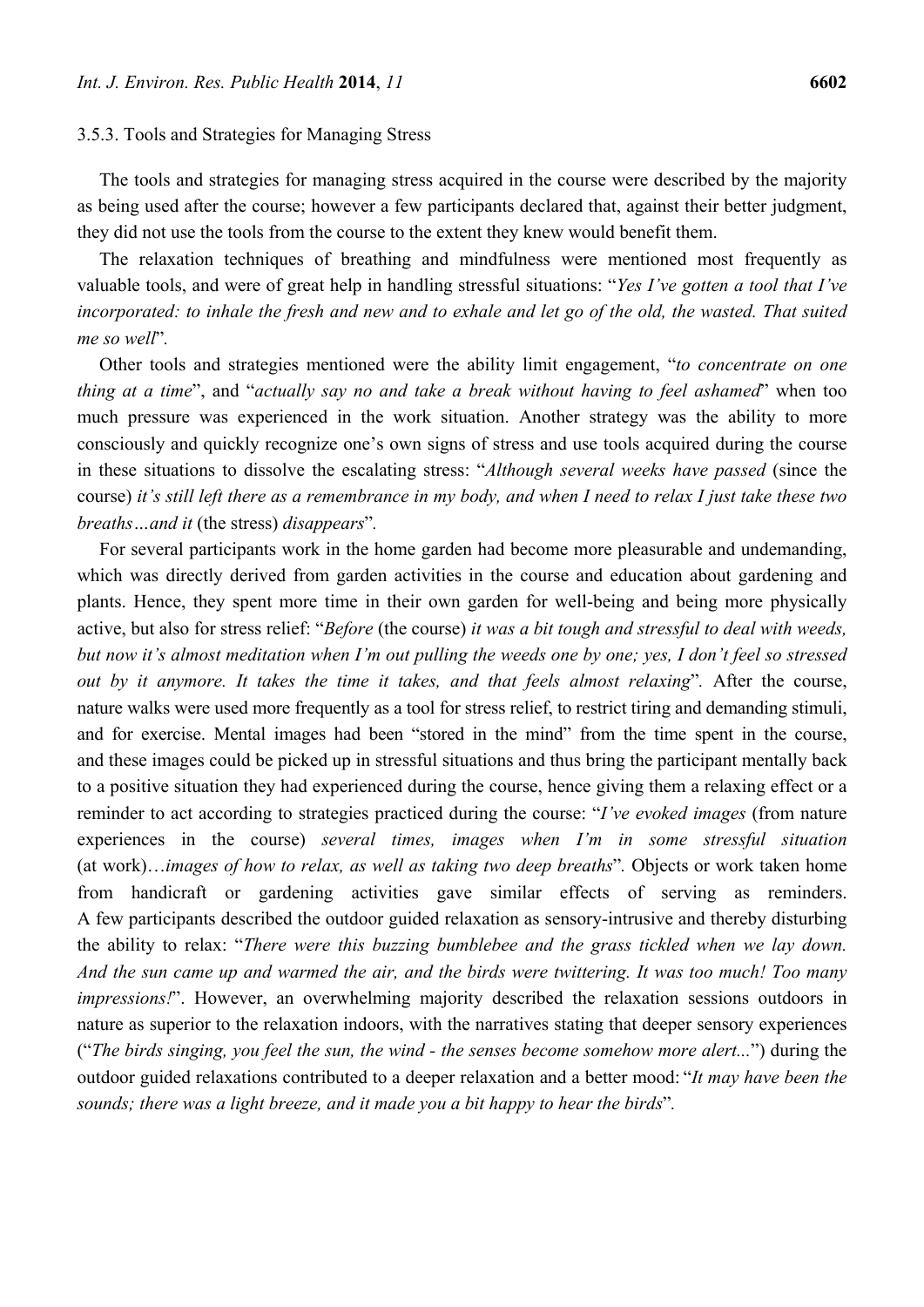# **4. Discussion**

The main results from the study were that the level of self-assessed burnout had decreased, work ability had increased, and long-term sick leave had decreased at the follow-ups. Burnout symptoms declined more rapidly, while experienced work ability had clearly increased only at 12-month follow-up. All health symptoms showed improvement; *i.e.*, a larger proportion of participants reported absence of symptoms. However, it was only in some comparisons that significant differences were reached. The participants acquired tools and strategies to better manage their stress, which was confirmed in both the qualitative and quantitative analyses. Additionally, the nature and garden content was of importance for stress relief and for these tools and strategies to be developed, as well as for the continued use of nature and garden activities for stress relief after completing the course.

#### *4.1. Burnout, Work Ability, and Sick Leave*

The positive effects found for burnout and work ability may partly be explained by the use of tools and strategies for managing stress acquired through the course, but also by the participants' continued use of nature for stress recovery, sensory experiences and physical activities after the course, which a large body of earlier research has shown [28,30,31,33,61,62] to have beneficial effects on stress and well-being. More frequent walks in nature, work in one's own garden, and more regularly practiced physical activities after the course were reported in the questionnaires used in the study as well as in the interviews, and may have contributed to the increase in work ability. A positive relation between work ability and physical activities has been shown by Arvidsson *et al.* [61].

The proportion of participants who rated their work ability 9-10 doubled between course start and 12-month follow-up**.** One plausible explanation for seeing these changes from the longer perspective may be that it takes time to change dysfunctional patterns of behavior and reaction, and develop and manifest new (healthier) habits and experience positive consequences from changes in one's approach to stress. Hence, the non-significant result between course start and end/six-month follow-up may not be surprising.

Moreover, the results showed a large and impressive reduction in long-term sick leave, in the proportion 5:1 between course start and 12-month follow-up. Few studies have used sick leave as an outcome measure as was done in this study, thus making it particularly interesting. Van der Klink and colleagues [13] found no study reporting a positive effect on sick leave. Contrary to Willert *et al.*'s [16] results for effects on sick leave in the longer run, our results showed a positive development, indicating a beneficial long-term effect of the nature-based stress management course. The reduction in longer sick leave in favor of shorter leave at 12-month follow-up may, however, disguise a coping behavior, as suggested by Kristensen [63]. As shown in the results, after the course the participants were more responsive to their own needs; thus, short-term absences may have been used to reduce work strain and offer recovery, but what speaks against this interpretation is that nothing attesting to such reasoning emerged in the interviews.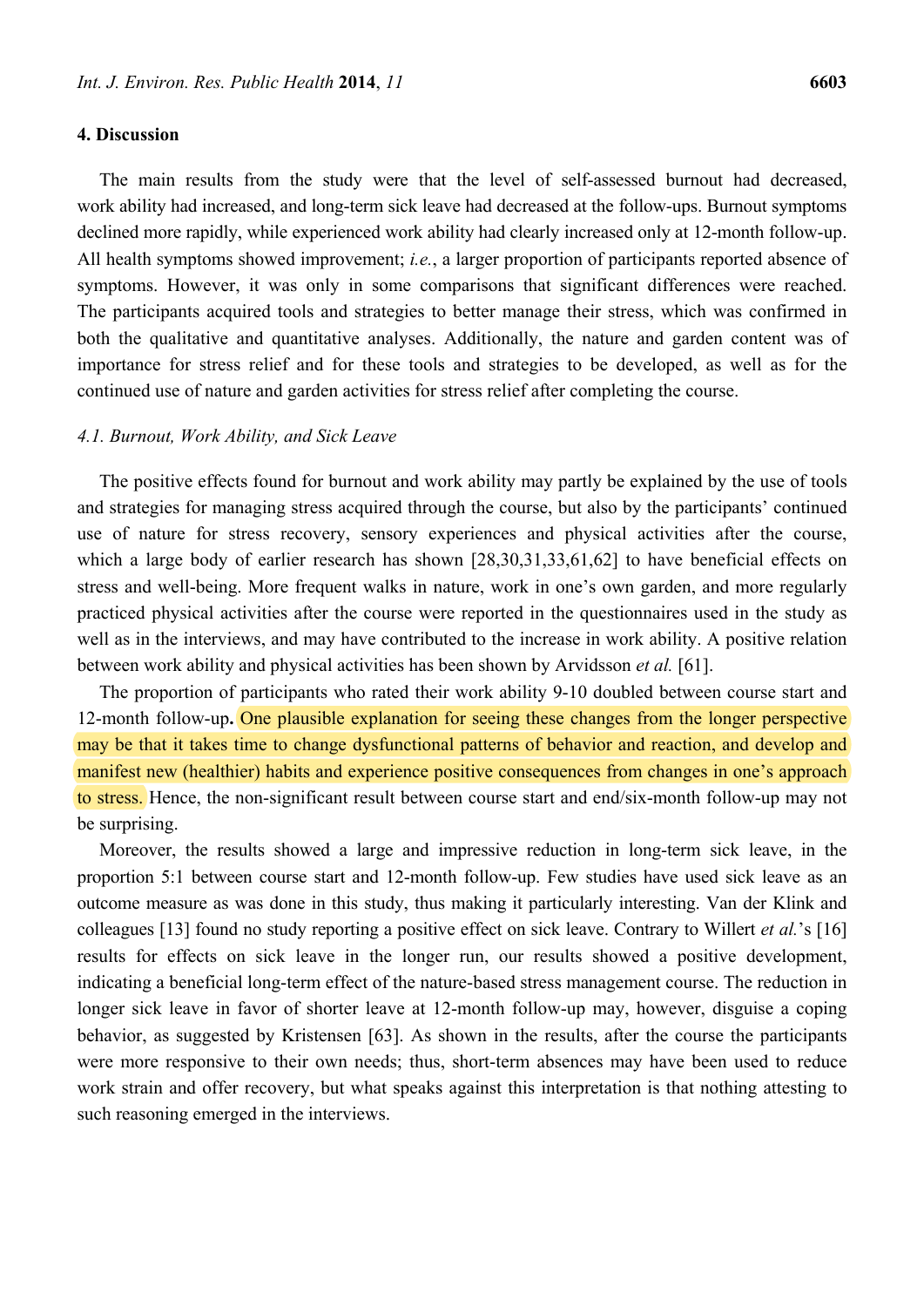#### *4.2. Health Symptoms and Sleep Quality*

Gastrointestinal symptoms and sleep quality are often adversely affected by stress problems, as described in the introduction to this study [10]. A majority of the course participants reported gastrointestinal symptoms at course start, and positive significant changes were seen between course start and the follow-up at course end, but leveled off at 6 and 12 months. At the baseline measure almost half of the study population reported impaired sleep. Sleep disturbances have been reported to predict future long-term sickness absence, and may play a role in the development of fatigue and burnout [64,65]. The proportion of participants reporting having good sleep had increased at 6- and 12 month follow-up, but did not reach significance (however it came very close at 12 months). The results in this study indicate better sleep quality in the longer perspective, which may be explained partly by participants using relevant tools from the course such as relaxation, walks in nature and being more physically active, which have been shown to promote sleep. Also, being outdoors during daylight may play a role, as daylight is vital to our circadian rhythm and in regulating sleep and alertness. Nature-based therapy and nature contacts have been shown to significantly reduce stress symptoms [27,31,32,66]. A possible explanation for this could be that physical stress arousal has been shown to be more easily and quickly normalized in contact with nature environments with restorative qualities [26,27,67]. It was promising to see that long-term effects were demonstrated in the results; although the study of course cannot answer whether these changes would have appeared anyway. However, the inclusion criterion for the course was the existence of accelerating stress symptoms over a longer time period, and it could be assumed that an intervention was probably necessary to alter this development. A well designed controlled study is needed for this to be thoroughly explored.

## *4.3. Tools and Strategies for Managing Stress*

The use of acquired tools for managing stress was at almost identical levels at both 6- and 12-month follow-up, indicating that they were more permanent, which was also obvious in the qualitative part of the study. The very few participants reporting that they did not use any tools or strategies at the follow-ups may have integrated them so firmly into their behavioral repertoire that they no longer considered them new; however, this is an interpretation that cannot be confirmed in this study.

Activities in nature and one's own garden were perceived after the course as more fun and rewarding. These results are in line with what was found in the theme "changing dysfunctional patterns of thoughts/behaviors" by Sahlin *et al.* [62], and also with Palsdottir *et al.*'s [66] results on the importance of experiencing feelings of self-reward in connection to nature and activities in nature. The results clearly showed that the participants were more responsive to their own needs, as shown for instance in their engaging in crafts and creative activities that affirmed their own value, as well as their acknowledgment of the need to indulge in "me time" to replenish their energy and power. It has been reported in a Norwegian study [43] that exposure to nature pictures had some beneficial effects on mood and emotion regulation and also that expecting such beneficial effects may contribute to individual's inclination to seek nature environments. According to these findings it may be possible that the more frequent nature contacts that were reported in our study after the course, and also more pleasurable engagement in gardening, may be explained by the enjoyable and rewarding experiences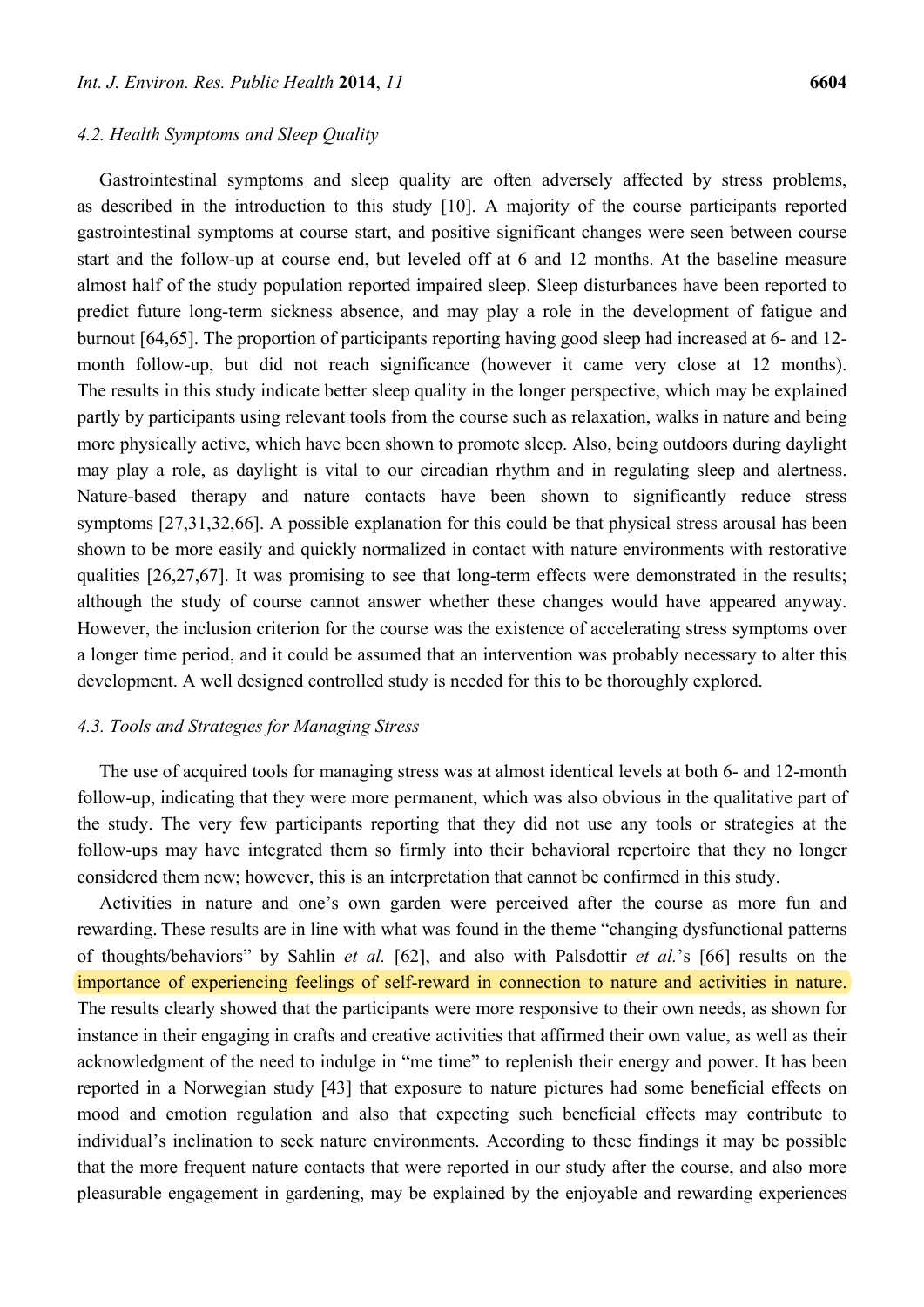of nature and garden during the course followed by expectations of beneficial effects when taking a walk or when working in the garden after completion of the course [43].

## *4.4. The Nature and Garden Content*

The participants expressed satisfaction with the course, and stated that they had experienced the joy of activities at a moderate tempo and in an undemanding environment corresponding to their needs. Some underlined the importance of spending time outdoors, which besides the contact with nature also offered the positive effects of daylight exposure. However, most prominent was the participants' experience of the guided nature walks, which encouraged them to start up new hobbies or resume old ones, such as photography, but which also offered them new experiences and knowledge about nature and inspired them to take more walks on their own after completing the course. This knowledge about nature gave them a new perspective on its value, and contributed to more profound enjoyment of experiencing it in different social contexts.

The nature environment gave a feeling of being away from the everyday stress, which is in line with Attention Restoration Theory (ART) by Kaplan [35]. According to ART, depleted directed attention can be restored in a restorative environment containing qualities of "being away" (*i.e.*, from the everyday situation), "compatibility" (meeting the needs of the individual) and "soft fascination" (soft sensory impressions that do not intrude, such as rustling from the trees, birdsong, scents of nature). All these qualities are expressed in the participants' narratives. Kaplan [48] also suggests that education (about nature and its benefits for health and well-being) and meditation may enhance the restorative effects in a restorative environment, which seems to be the case for this study population. This may explain the descriptions in this study about achieving deeper relaxation when performed in nature compared to indoors.

For clinically exhausted individuals, nature experiences during a nature based therapy program was shown to mediate existential reflections to start [62] which were experienced as vital in the rehabilitation process. Similar, but less profound, reflections were found in the analysis of the interviews in this study, indicating that experiences of nature may be of importance for recovery when affected from stress at different levels of severity.

#### *4.5. Additional Reflections*

The research question for the qualitative part of the study focused on the value of the garden/nature content (the part of the intervention that focused on activities in garden and/or nature) the program which has been discussed in the section above. But also the social environment, including the team and other participants, was of importance. There were statements on the team's beneficial impact in acquiring tools and strategies for stress management and the importance of the other participants in the course was also obvious. To be among individuals with similar difficulties and/or symptoms was regarded as helpful. This had also been reported earlier by other authors, for instance Thorsen Gonzalez *et al.* [42] Sahlin *et al.* [62], and in Palsottir [68].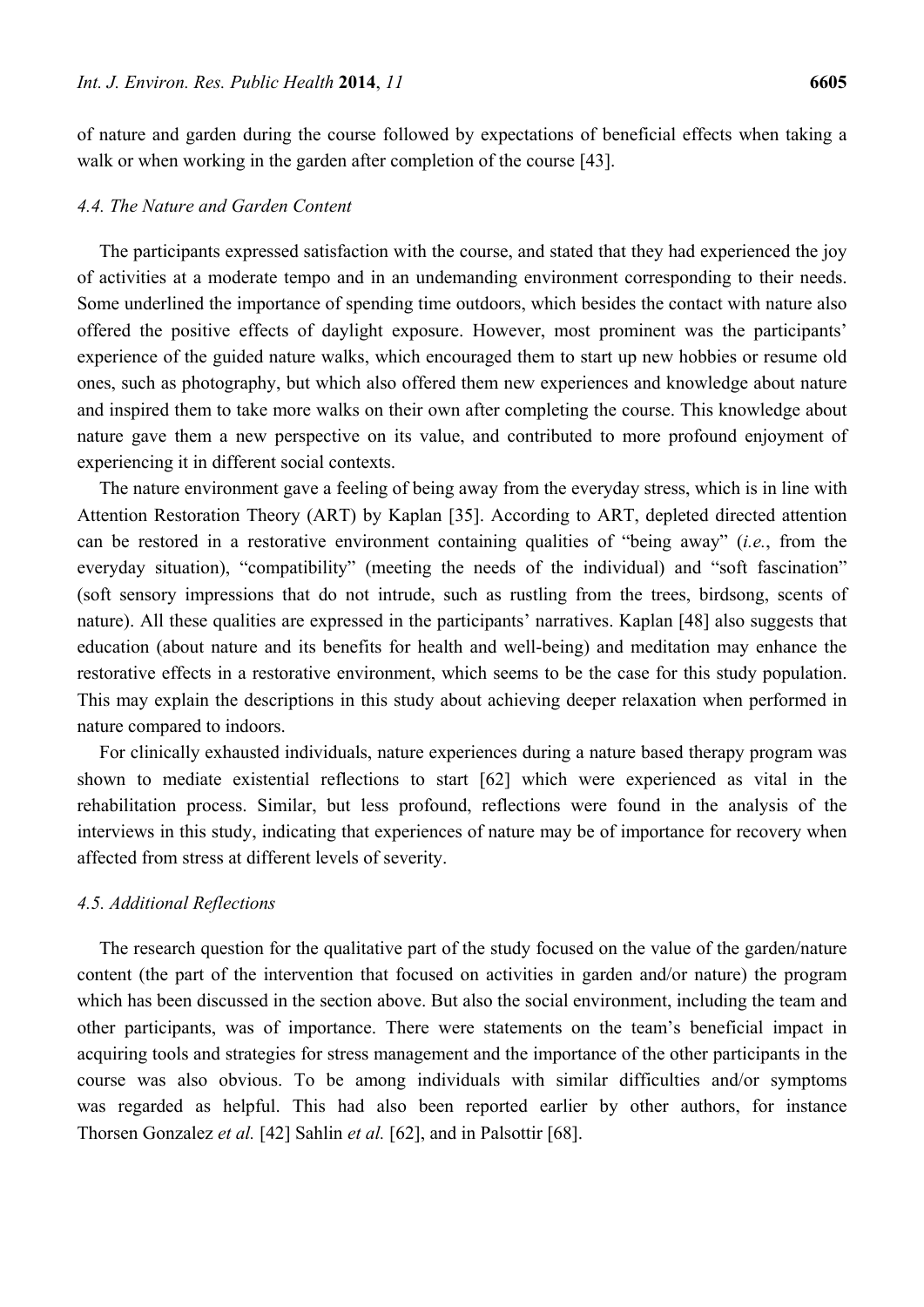# *4.6. Strengths and Limitations*

Qualitative as well as quantitative approaches have been used here; thus, the research questions have been highlighted from different perspectives and the results from the questionnaires have been elucidated from the interviews. Self-assessment questionnaires are the commonly used measures for health, as well as for experienced burnout and work ability. A strength of this study is that the results are based on validated instruments or validated parts of instruments; furthermore, the 12-month follow-up is a longer timeframe than several other studies in this field have used to follow up effects. However, we have relied on self-reported sick leave from a long perspective; 12 months may be a long time frame for remembering, and therefore there is a risk that data are not as correct as they would have been if we had used absence data from the employer or the Social Insurance Agency. The CIs are wide and the estimates are thus uncertain, as a result of the small study population.

We have illuminated experiences and results from six different courses during different seasons, which gives a broad base for summarizing the qualities and benefits of this specific nature-based stress management course; however, we have not been able to explore any gender-specific results as there were no male participants included in the study. Even though the study population includes participants from six different courses, this was still not enough to conduct further analysis in subgroups. These questions are suggested topics for further research together with whether there may be seasonal differences due to beneficial effects from sunlight on, for instance sleep, quality.

One of the reasons for attending the course was stress-related problems along with repeated absence, but we have not asked the reasons for the sickness absence either at baseline or 12 months. However, we see no way that sick leave change before course start to12-month follow-up could be explained by other causes of disease than those associated with stress.

Since this study was to our knowledge the first to follow up the effects of a stress management course including the use of nature and garden it had an explorative design; *i.e.*, no control or reference group was used. It is desirable that future studies use a controlled design, comparing a "green stress management" intervention with a standard stress management one without nature/garden content.

#### **5. Conclusions**

The levels of stress measured through self-rated burnout, somatic symptoms and sleep quality declined, and continued to decline to the last follow-up. Along with this improvement in health, the participants' self-rated work ability increased and a great change from long to short sick leave was observed. The qualitative part of the study demonstrates the profound appreciation of the nature and garden content of the course. The participants perceived that the environment in itself had a relaxing effect, and there was a clear indication that these experiences provided them with nature-based tools and strategies for stress management, which they continued to use for stress relief.

The education during the guided walks can also be said to have influenced the participants to take nature walks more frequently after the course end, thus contributing to a healthier lifestyle.

The participants acquired tools and strategies to better handle stress. In addition to what is obtained from ordinary stress management courses—e.g., listening to one's own needs and bodily signals, limiting engagement and using breathing techniques and relaxation in stressful situations and for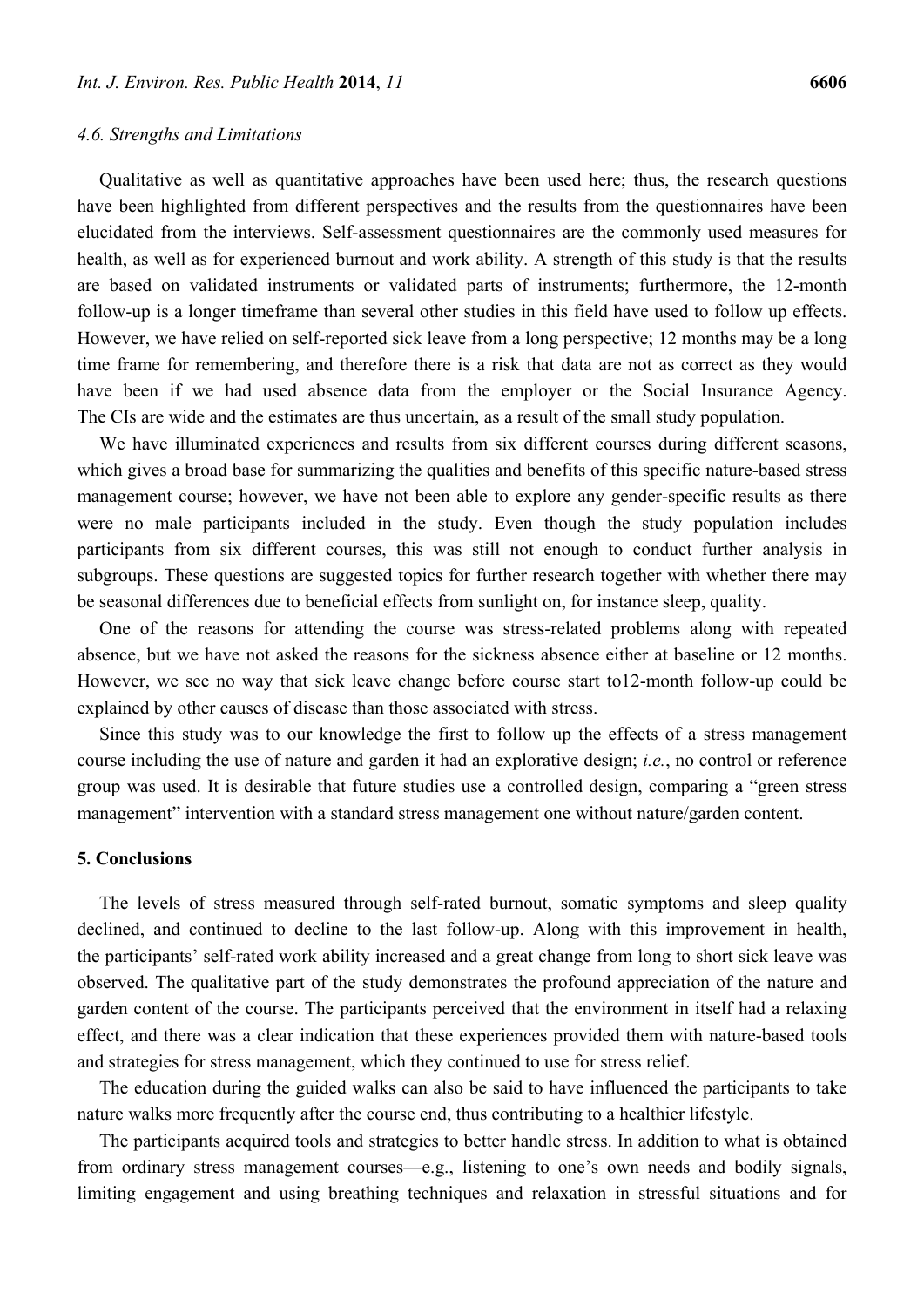insomnia—they stored mental images from joyful or peaceful situations during the course, which could be evoked in problematic situations and thus serve as a tool for reducing feelings of stress. The results from this study point to good effects from using garden activities and natural environments in a stress management context.

#### **Acknowledgments**

This study was supported by funding from Skaraborgsinstitutet, Skövde, and Region Västra Götaland. We also address warm thanks to Emina Hadzibajramovic at the Institute of Stress Medicine in Göteborg, for her valuable assistance with statistical issues and to Agneta Lindegård also at the Institute of Stress medicine, for valuable comments and discussions that have improved the work. Finally, we would like to acknowledge all the participants in the study for giving us their valuable time and thus making the study possible.

#### **Author Contributions**

All authors took part in the study design. Eva Sahlin and Josefa Vega Matuszczyk made together a suggestion of measures and questions for the questionnaires to be used in the study which were presented to the other authors and finally discussed and settled by all authors. Eva Sahlin and Gunnar Ahlborg Jr. made together the ethical application.

Eva Sahlin recruited all participants to the study, collected all data and entered all data for computer analyzes. Decisions on statistical analyzes were done mainly by Gunnar Ahlborg Jr. Interpretations of the quantitative data analyzes were made by Gunnar Ahlborg Jr. and Eva Sahlin.

All interviews were performed, transcribed and analyzed by Eva Sahlin. Patrik Grahn made three parallel analyzes. Together they compared their results, discussed the content and decided the themes and initially they decided the method for analyzing the qualitative data.

Eva Sahlin has been responsible for writing the article and has led the process. Gunnar Ahlborg Jr. and Patrik Grahn have contributed by writing relevant parts as well as in continuous discussions to improve the work. Josefa Vega Matuszczyk has reviewed the manuscript and made comments and suggestions to improve the text. Patrik Grahn is responsible for the scientific quality of the manuscript.

# **Conflicts of Interest**

All authors except the last author declare no conflict of interest. The last author, Patrik Grahn, is a shareholder in the limited company NAHC (Nature Assisted Health Care AB). Eva Sahlin, Gunnar Ahlborg Jr., Josefa Vega Matuszczyk, Patrik Grahn alone are responsible for the content and writing of the paper.

# **References**

- 1. Stefansson, C.G. Major public health problems—Mental ill-health. *Scand. J. Public Health* **2006**, *34*, 87–103.
- 2. Stenbeck, M.; Persson, G. Working life, work environment and health. *Scand. J. Public Health* **2006**, *34*, 229–245.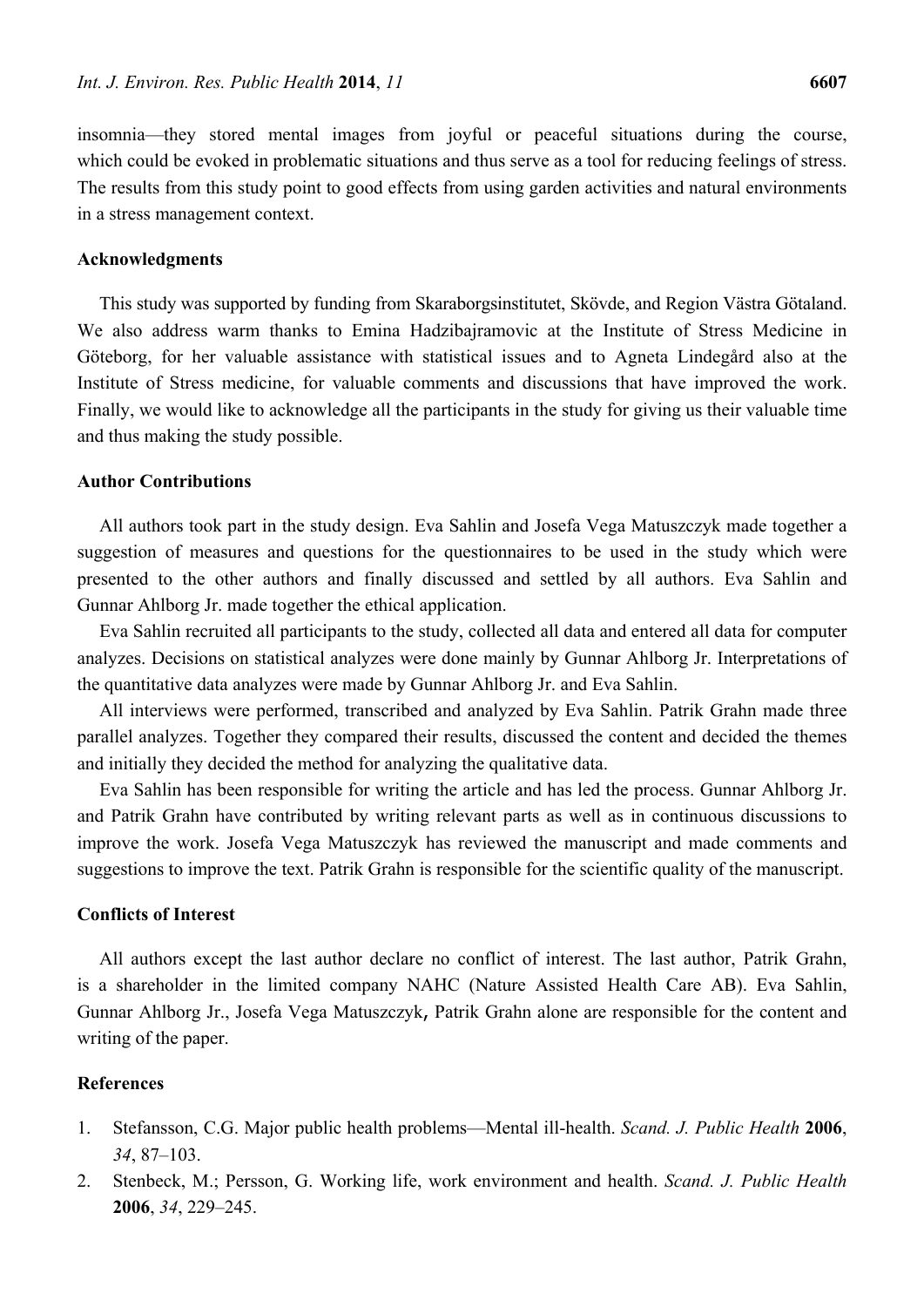- 3. Swedish Social Insurance Agency (Försäkringskassan). Svar på regeringsuppdrag: Sjukfrånvaro i Psykiska Diagnoser. Delrapport 2013 (in Swedish, Answer to the Government's Appointments: Absenteeism in Psychiatric Diagnoses Progress Report). Available online: http://www.forsakringskassan.se/wps/wcm/connect/40ab7654-ad14–450b-95c8-d6295f98b420/ regeringsuppdrag\_sjukfranvaro\_i\_psykiska\_diagnoser\_delrapport.pdf?MOD=AJPERES (accessed on 29 September 2013).
- 4. National Board of Health and Welfare. Exhaustion Disorder—Stress-Related Mental Disorders. Stockholm, Sweden, 2003. Available online: http://www.socialstyrelsen.se/lists/artikelkatalog/ attachments/10723/2003–12318\_200312319.pdf (accessed on 2 April 2014).
- 5. Glise, K.; Ahlborg, G., Jr.; Jonsdottir, I.H. Course of mental symptoms in patients with stress-related exhaustion: Does sex or age make a difference? *BMC Psychiatry* **2012**. Available online: http://www.biomedcentral.com/1471–244X/12/18 (accessed on 17 June 2014).
- 6. Danielsson, M.; Heimerson, I.; Lundberg, U.; Perski, A.; Stefansson, C.G.; Åkerstedt, T. Psychosocial stress and health problems: Health in Sweden: The National Public Health Report 2012, Chapter 6. *Scand. J. Public Health* **2012**, *40*, 121–134.
- 7. Michie, S. Causes and management of stress at work. *Occup. Environ. Medicine* **2002**, *59*, 67–72.
- 8. Glise, L.; Hadzibajramovic, E.; Jonsdottir, I.H.; Ahlborg, G., Jr. Self-reported exhaustion: A possible indicator of reduced work ability and increased risk of sickness absence among human service workers. *Int. Arch. Occup. Envir. Health* **2010**, *83*, 511–520.
- 9. Lindegård, A.; Larsman, P.; Hadzibajramovic, E.; Ahlborg, G., Jr. The influence of perceived stress and musculoskeletal pain on work performance and work ability in Swedish health care workers. *Int. Arch. Occup. Envir. Health* **2013**, doi:10.1007/s00420-013-0875-8.
- 10. Nixon, A.E.; Mazzola, J.J.; Bauer, J.; Krueger, J.R.; Spector, P.E. Can work make you sick? A meta analysis of the relationships between job stressors and physical symptoms. *Work Stress* **2011**, *25*, 1–22.
- 11. Åkerstedt, T.; Knutsson, A.; Westerholm, P.; Theorell, T.; Alfredsson, L.; Kecklund, G. Sleep disturbances, work stress and work hours: A cross-sectional study. *J. Psychosom. Res.* **2002**, *53*, 741–748.
- 12. Maslach, C.; Schauffeli, W.B.; Leiter, M.P. Job burnout. *Annu. Rev. Psychol.* **2001**, *52*, 397–422.
- 13. Van der Klink, J.J.L.; Blonk, R.W.B.; Schene, A.H.; van Dijk, F.J.H. The benefits of interventions for work related stress. *Amer. J. Public Health* **2001**, *91*, 270–276.
- 14. Richardson, K.M.; Rothstein, H.R. Effects of occupational stress management intervention programs: A meta analysis. *J. Occup. Health Psychol.* **2008**, *13*, 69–93.
- 15. Barkham, M.; Shapiro, D.A. Brief psychotherapeutic interventions for job-related distress: A pilot study of prescriptive and exploratory therapy. *Counsel. Psychol. Quart.* **1990**, *3*, 133–147.
- 16. Willert, M.V.; Thulstrup, A.M.; Bonde, J.P. Effects of a stress management intervention on absenteeism and return to work—Results from a randomized wait-list controlled trial. *Scand. J. Work Environ. Health* **2011**, *37*, 186–195.
- 17. Svensson, A.L.; Strøjer, J.; Ebbehøj, N.E.; Schultz-Larsen, K.; Marott, J.L.; Mortensen, O.S.; Suadicani, P. Multidimensional intervention and sickness absence in assistant nursing students. *Occup. Med.* **2009**, *59*, 563–569.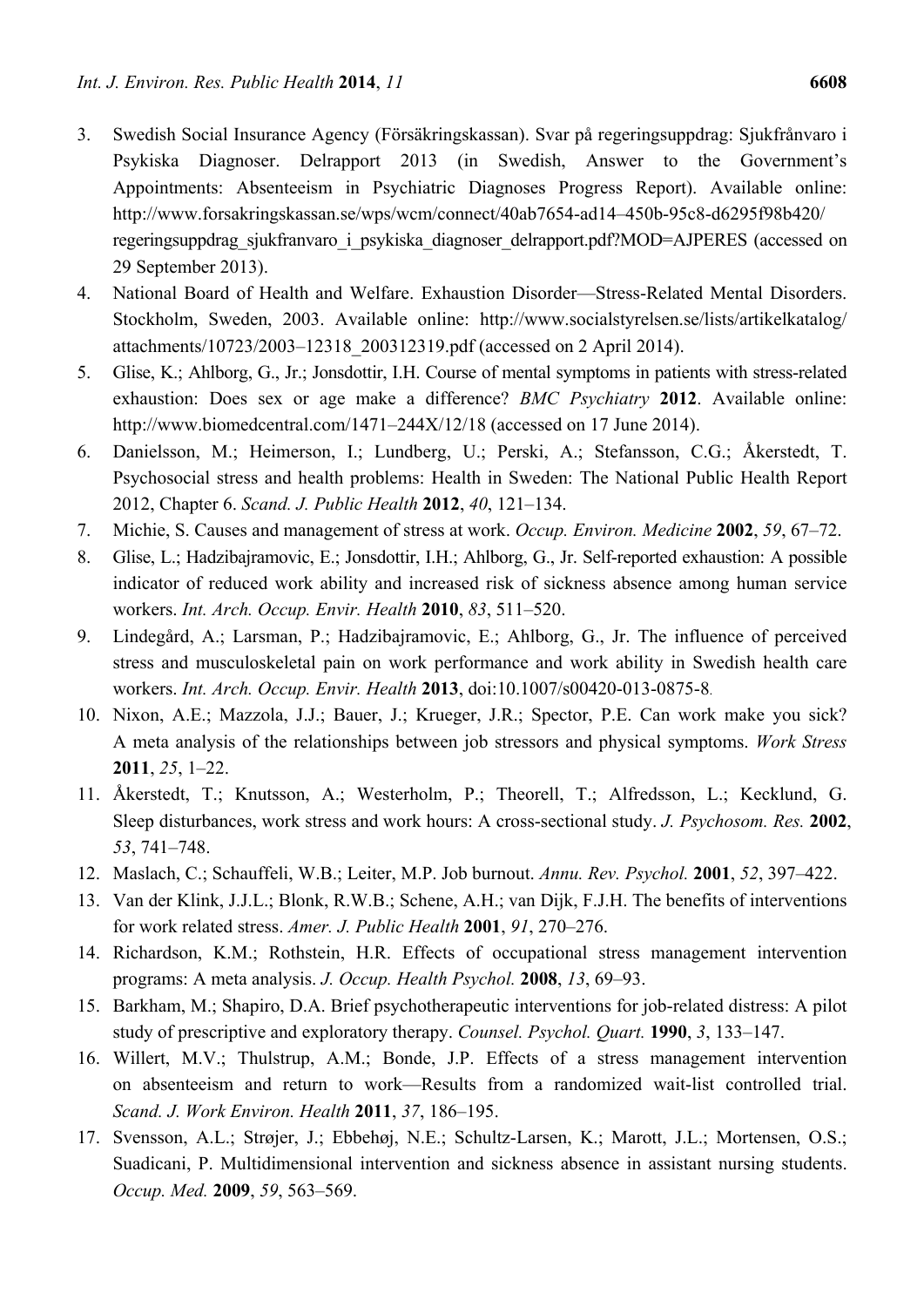- 18. Svensson, A.L.; Marott, J.L.; Suadicani, P.; Mortensen, O.S.; Ebbehøj, N.E. Sickness absence in student nursing assistants following a preventive intervention programme. *Occup. Med.* **2011**, *61*, 57–61.
- 19. Werneburg, B.L.; Herman, L.L.; Preston, H.R.; Rausch, S.M.; Warren, B.A.; Olsen, K.D.; Clark, M.M. Effectiveness of a multidisciplinary worksite stress reduction programme for women. *Stress Health* **2011**, *27*, 356–364.
- 20. Zetterqvist, K.; Maanmies, J.; Strom, L.; Andersson, G. Randomized controlled trial of internet-based stress management. *Cognitive Behav. Ther.* **2003**, *32*, 151–160.
- 21. Andersson, G.; Strömgren, T.; Ström, L.; Lyttkens, L. Randomized controlled trial of internet-based cognitive behavior therapy for distress associated with tinnitus. *Psychosom. Med.* **2002**, *64*, 810–816.
- 22. Sakula, A. In search of Hippocrates: A visit to Kos. *J. Roy. Soc. Med*. **1984**. 77, 682–688.
- 23. Shoemaker, C.A. The profession of horticultural therapy compared with other allied therapies. *J. Ther. Hortic.* **2002**, *13*, 74–80.
- 24. Kim, E. Horticultural therapy. *JCHI* **2003**, *7*, 71–76.
- 25. Söderback, I.; Söderström, M.; Schälander, E. Horticultural therapy: The "healing garden" and gardening in rehabilitation measures at Danderyd Hospital Rehabilitation Clinic, Sweden. *Paediat. Rehabil.* **2004**, *7*, 245–260.
- 26. Ulrich, R. View through a window may influence recovery from surgery. *Science* **1984**, *224*, 420–442.
- 27. Ulrich, R.S.; Simons, R.; Losito, E.; Miles, M.A.; Zelson, M. Stress recovery during exposure to natural and urban environment. *J. Environ. Psychol.* **1991**, *11*, 201–230.
- 28. Mitchell, R.; Popham, F. Effects of exposure to natural environment on health inequalities: An observational population study. *Lancet* **2008**, *372*, 1655–1660.
- 29. Alvarsson, J.J.; Wiens, S.; Nilsson, M.E. Stress recovery during exposure to nature sound and environmental noise. *Int. J. Environ. Res. Public Health* **2010**, *7*, 1036–1046.
- 30. Grahn, P.; Stigsdotter, U.K. The relation between perceived sensory dimensions of urban green space and stress restoration. *Landsc. Urban Plann.* **2010**, *94*, 264–275.
- 31. Stigsdotter, U.K.; Grahn, P. Stressed individuals' preference for activities and environmental characteristics in green space. *Urban Green* **2011**, *10*, 295–304.
- 32. Adevi, A.A.; Grahn, P. Attachment to certain natural environments: A basis for choice of recreational settings, activities and restoration from stress? *Environ. Nat Resour.* **2011**, *1*, 36–52.
- 33. Adevi, A.A. Supportive Nature and Stress: Wellbeing in Connection to Our Inner and Outer Landscape. Doctoral Thesis, Swedish University of Agricultural Sciences, Alnarp, Sweden, 2012.
- 34. Lottrup, L.; Grahn, P.; Stigsdotter, U. Workplace greenery and perceived level of stress: Benefits of access to a green outdoor environment at the workplace. *Landsc. Urban Plann.* **2013**, *110*, 5–11.
- 35. Kaplan, S. The restorative benefits of nature: Toward an integrative framework. *J. Environ. Psychol.* **1995**, *15*, 169–182.
- 36. Tennessen, C.; Cimprich, B. Views to nature: Effects on attention. *J. Environ. Psychol.* **1995**, *15*, 77–85.
- 37. Berto, R. Exposure to restorative environments help restore attentional capacity. *J. Environ. Psychol.*  **2005**, *25*, 249–259.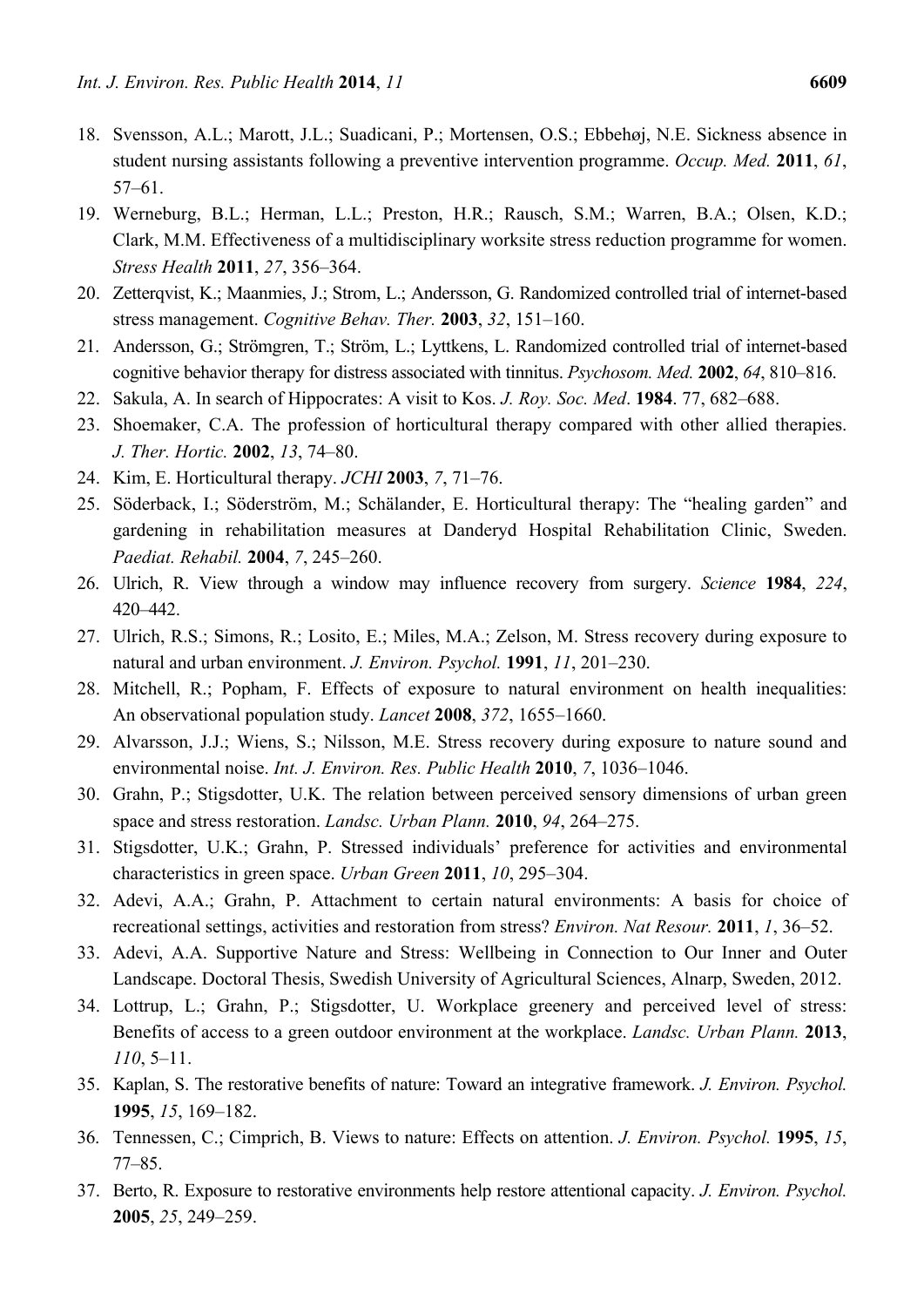- 38. Ottosson, J.; Grahn, P. A comparison of leisure time spent in a garden with leisure time spent indoors: On measures of restoration in residents in geriatric care. *Landsc. Res.* **2005**, *30*, 23–55.
- 39. Berman, M.; Jonides, J.; Kaplan, S. The cognitive benefits of interacting with nature. *Psychol. Sci.*  **2008**, *19*, 1207–1212.
- 40. Berman, M.; Kross, E.; Krpan, K.M.; Askren, M.K.; Burson, A.; Deldin, P.J.; Kaplan, S.; Sherdell, L.; Gotlib, I.H.; Jonides, J. Interacting with nature improves cognition and affect for individuals with depression. *J. Affect. Disord.* **2012**, *140*, 300–305.
- 41. Ottosson, J.; Grahn, P. The role of natural settings in crisis rehabilitation: How does the level of crisis influence the response to experiences of nature with regard to measures of rehabilitation? *Landsc. Res.* **2008**, *33*, 51–70.
- 42. Gonzalez, M.T.; Hartig, T.; Patil, G.; Martinsen, E.W.; Kirkevold, M. Therapeutic horticulture in clinical depression: A prospective study. *Res. Theory Nurs. Pract.* **2009**, *23*, 312–328.
- 43. Johnsen, K.S.A.; Rydstedt, L.W. Active use of the natural environment for emotion regulation. *Eur. J. Psychol.* **2013**, *9*, 798–819.
- 44. Hartig, T.; Bringslimark, T.; Patil, G. Restorative Environmental Design: What, When, Where, and for Whom? In *Bringing Buildings to Life: The Theory and Practice of Biophilic Building Desig*n; Kellert, S.R., Heerwagen, J., Mador, M., Eds.; Wiley: New York, NY, USA, 2008; pp. 133–151.
- 45. Stigsdotter, U.; Palsdottir, A.M.; Burls, A.; Chermaz, A.; Ferrini, F.; Grahn, P. Nature-based Therapeutic Intervention. In *Forests, Trees and Human Health*; Nilsson, K., Sangster, M., Gallis, C., Hartig, T., de Vries, S., Seeland, K., Schipperijn, J., Eds.; Springer: New York, NY, USA, 2011; pp. 309–342.
- 46. Grahn, P.; Ivarsson, C.T.; Stigsdotter, U.K.; Bengtsson, I.-L. Using Affordances as a Health-promoting Tool in a Therapeutic Garden. In *Innovative Approaches to Researching Landscape and Health*; Thompson, C.W., Bell, S., Aspinall, P., Eds.; Taylor & Francis: London, UK, 2010; pp. 116–154.
- 47. Melamed, S.; Kushnir, T.; Shirom, A. Burnout and risk factors for cardiovascular diseases. *Behav. Med.* **1992**, *18*, 53–60.
- 48. Kaplan, S. Meditation, restoration and the management of mental fatigue. *Environ. Behav.* **2001**, *33*, 480–506.
- 49. Sonntag-Öström, E.; Nordin, M.; Slunga-Järvholm, L.; Lundell, Y.; Brännström, R.; Dolling, A. Can the boreal forest be used for rehabilitation and recovery from stress-related exhaustion? A pilot study. *Scand. J. Forest. Res.* **2011**, *26*, 245–256.
- 50. Shirom, A. Burnout in Work Organization. In *International Review of Industrial and Organizational Psychology*; Cooper, C.L., Robertson, I., Eds.; Wiley; New York, NY, USA, 1989.
- 51. Lundgren-Nilsson, A.; Jonsdottir, I.H.; Pallant, J.; Ahlborg, G., Jr. Internal construct validity of the Shirom-Melamed Burnout Questionnaire (SMBQ). *BMC Public Health* **2012**. Available online: http://www.biomedcentral.com/1471–2458/12/1 (accessed on 17 June 2014).
- 52. Perski, A.; Grossi, G. Treatment of patients on long-term sick leave because of stress-related problems: Results from an intervention study. *Läkartidningen* **2004**, *101*, 1295–1298.
- 53. Grossi, G.; Perski, A.; Evengård, B.; Blomqvist, V.; Orth-Gomér, K. Psychological correlate of burnout among women. *J. Psychosom. Res.* **2003**, *55*, 309–316.